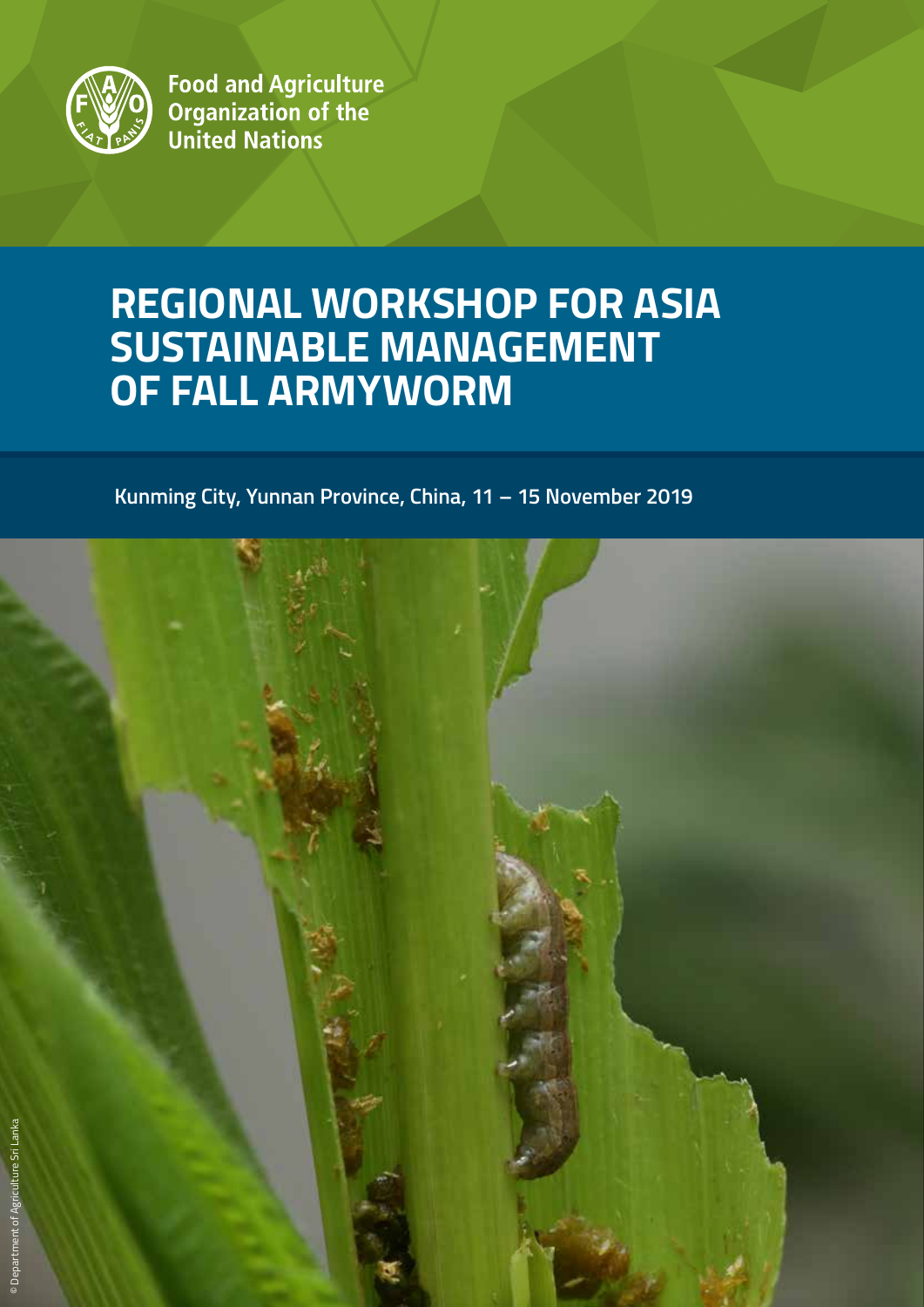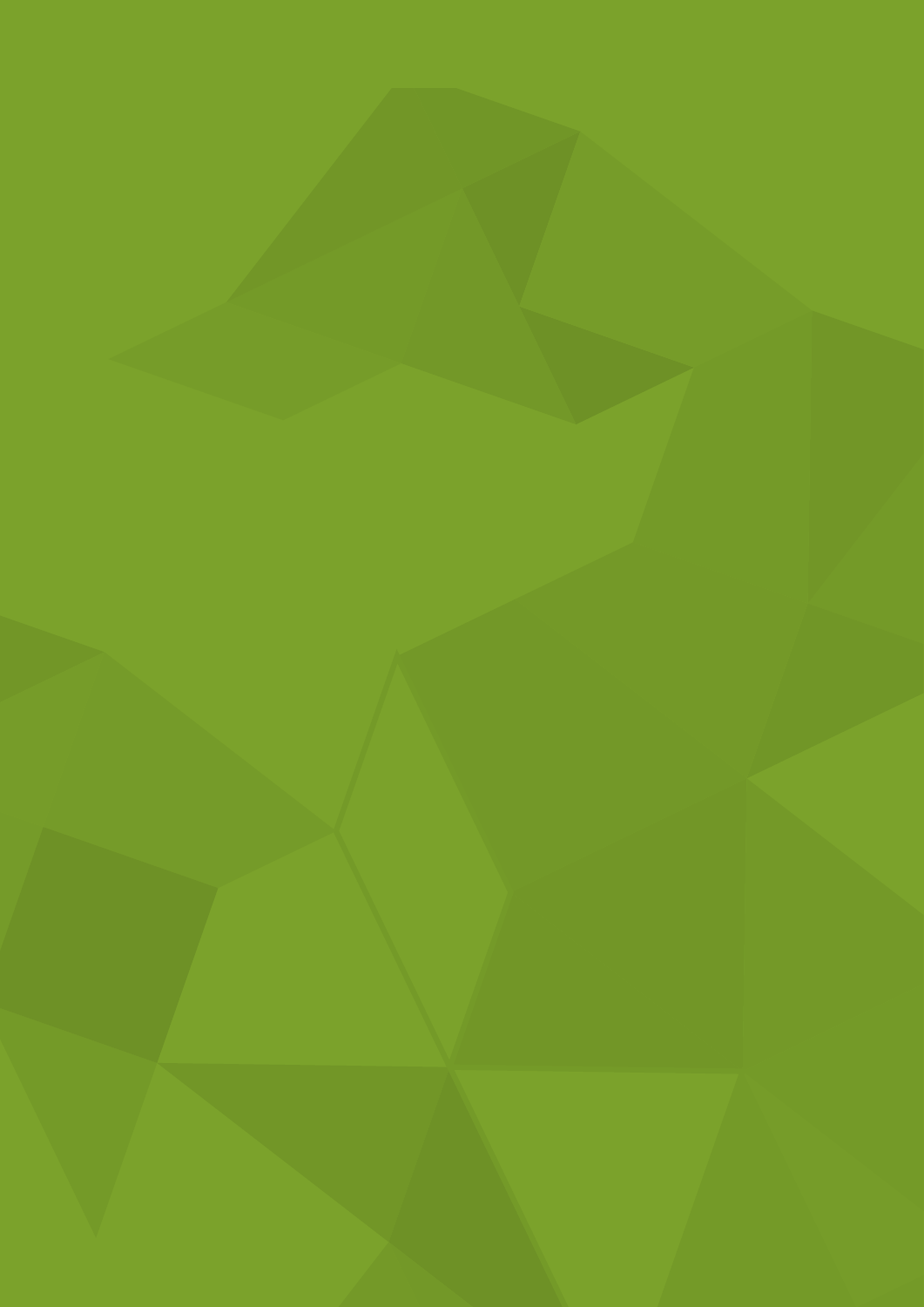# **REGIONAL WORKSHOP FOR ASIA SUSTAINABLE MANAGEMENT OF FALL ARMYWORM**

Kunming City, Yunnan Province, China 11 – 15 November 2019

| 1. BACKGROUND                                                                                                        |    |
|----------------------------------------------------------------------------------------------------------------------|----|
| ■ 2. PARTICIPATING COUNTRIES                                                                                         |    |
| 3. OUTCOMES<br>$\mathcal{C}$                                                                                         |    |
| ■ 4. SUMMARY OF COUNTRY PRESENTATIONS                                                                                |    |
| 5. FIELD TRIP<br>$\mathcal{C}$                                                                                       |    |
| 6. DISCUSSIONS                                                                                                       | 13 |
| ■ 7. FOLLOW-UP ACTIONS                                                                                               | 14 |
| ANNEX 1: PROGRAMME<br><b>I</b>                                                                                       | 15 |
| ANNEX 2: LIST OF PARTICIPANTS<br>п                                                                                   |    |
| ANNEX 3: PROPOSAL ON VOLUNTARY JOINT ACTIONS<br>$\mathcal{L}_{\mathcal{A}}$<br>ON SUSTAINABLE FAW MANAGEMENT IN ASIA |    |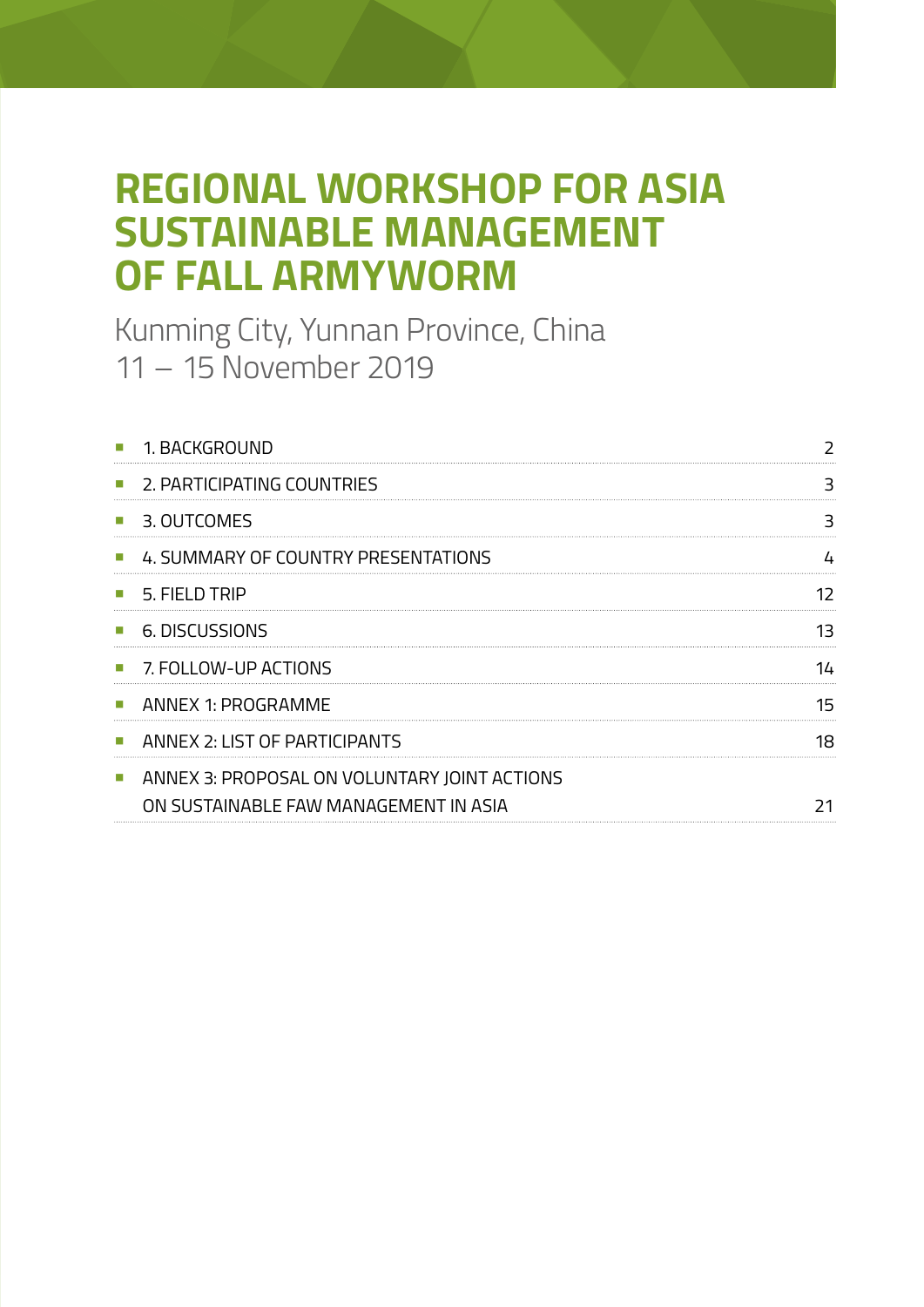# 1. BACKGROUND

Fall Armyworm (FAW) was first detected in Central and Western Africa in early 2016 and has quickly spread across virtually all of sub-Saharan Africa. In July 2018, it was confirmed in India and Yemen and by December 2018, it had been reported in Bangladesh, Sri Lanka and Thailand. As of June 2019, it has been reported in Myanmar, China, Indonesia, Laos, Malaysia and Vietnam, and the Republic of Korea. Japan reported the presence of FAW in July 2019.

Critical questions quickly followed: How can farmers manage FAW when it is in their fields without spending a lot of money and harming their health and the environment? What can be done to reduce yield losses and to forecast where this insect will spread? How can Asian countries work together to manage this pest, which brings an additional challenge for agricultural producers already faced with plant diseases, degrading soil, climate change and many other constraints.

To discuss these questions, and building on **Consultative Meeting on Fall Armyworm in Asia** held in Bangkok from 20 to 22 March 2019, the Food and Agriculture Organization of the United Nation (FAO) co-organized a Regional Workshop on Sustainable Management of Fall Armyworm in Asia, working together with the Chinese Ministry of Agriculture and Rural Affairs (MARA). This event was held from 11 to 15 November 2019 in Kunming City, Yunnan Province, China.

Eleven Asian countries participated and shared information on the implementation status of country work plans as well as deciding to increase collaboration and information exchange. The programme for the workshop is available in **Annex 1**.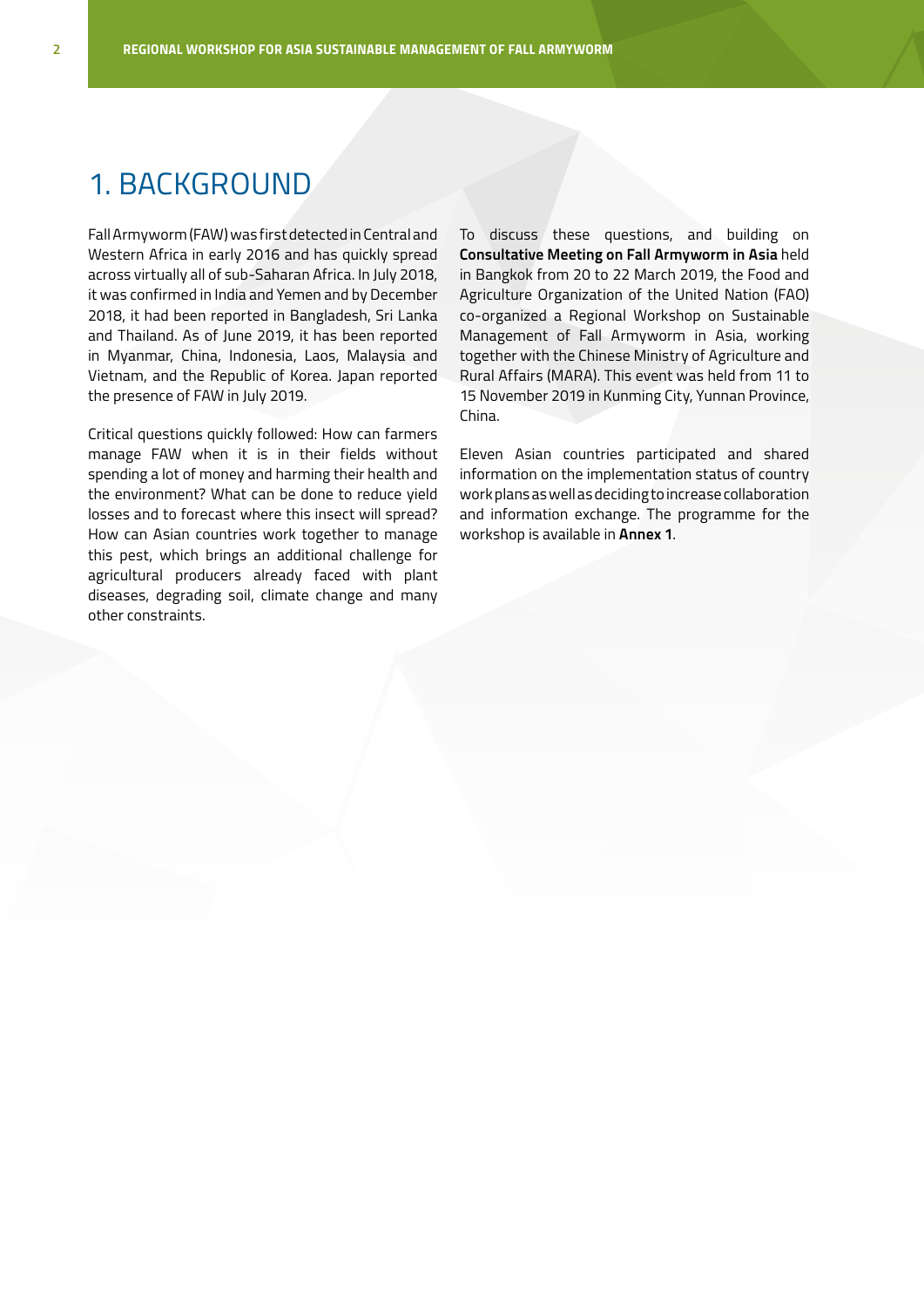# 2. PARTICIPATING COUNTRIES

Bangladesh, Cambodia, China, Indonesia, Japan, Myanmar, the Lao People's Democratic Republic, the Republic of Korea, Sri Lanka, Thailand and Viet Nam participated in the workshop (**Annex 2**).

# 3. OUTCOMES

All countries shared the status of their sustainable FAW management, and progress on implementation of their country work plans since the March 2019 **workshop in Bangkok**.

Key challenges and gaps were analyzed and future priorities identified in terms of FAW management. Many countries highlighted the need for sharing research knowledge. Monitoring and early warning capacities in many countries and knowledge of integrated pest management (IPM) solutions for FAW management should also be enhanced. As many governments distribute pesticides free of charge as a first reaction to FAW, there is still great **reliance on the use of pesticides**. All countries agreed that lessons learnt should be shared throughout the region.

Several new, innovative technologies and products for monitoring and sustainable managing FAW were showcased during a field visit that was part of the workshop. They included the use of pheromone lures and traps, mating disruption, use of biocontrol and biopesticides, mass trapping tools, high altitude and radar trapping monitoring systems, and automatic monitoring systems.

To improve regional collaboration on FAW monitoring and early warning, and sustainable management of the pest, a proposal on voluntary joint actions were agreed upon by all 11 participating countries (**Annex 3**). In addition, a **working group** was set up under the Asia-Pacific Plant Protection Commission (APPPC) to coordinate the joint actions, which include:

- **FAW monitoring in the region, mainly based on** FAO's FAW Monitoring and Early Warning System (FAMEWS);
- **E** exchange of monitoring data and sustainable FAW management experiences;
- **P** promotion of sustainable FAW management in Asia, including promotion of IPM and biocontrol to reduce reliance on pesticides;
- strengthening policy and financial support.

In addition, a representative from FAO's Business Development and Resource Mobilization Division presented information on possible funding mechanisms for a global FAW programme. Scaling up the support provided to farmers and governments is a high priority for FAO. It was proposed these two entities work together to mobilize resources for regional joint actions on FAW. Furthermore, China is committed to providing FAW monitoring equipment and products for testing and adaptation to countries requesting this, to strengthen their capacities and ultimately contribute to a coherent and successful FAW management approach in Asia.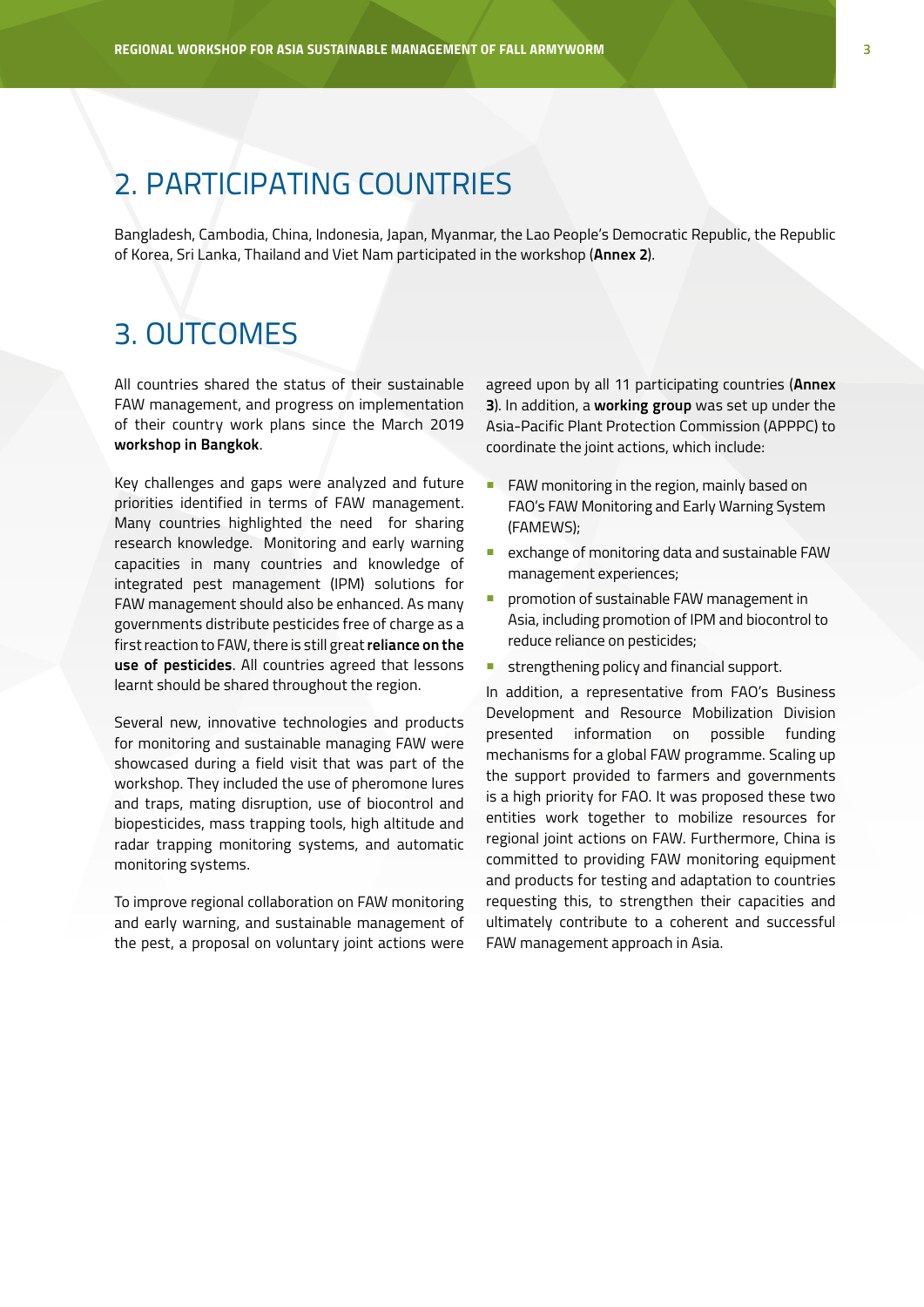# 4. SUMMARY OF COUNTRY **PRESENTATIONS**

### **BANGLADESH**

#### **FAW infestation status**

Maize (FAW's preferred crop) is mostly used for poultry, dairy and fish feed. FAW was detected in eight regions (out of 14), 22 districts (out of 64) and 71 administrative regions (*upazillas*). Infestation ranges differed from 0.5 to 32.0 percent.

#### **What is the country doing to control FAW?**

- Bangladesh began monitoring FAW in May 2018 using pheromone traps.
- **E** Chemical pesticides were applied to manage FAW in the fields (Lambda-cyhalothrin, Chloripyrifos, Emamectin Benzoate, Chlorantranitiprole and Thiamethoxam sprayed at two-week intervals), but FAW is still present.

**Development** of integrated management package (in

collaboration with CABI):

- **>** hand-picking of larvae two-three times per week;
- **>** mass trapping in pheromone traps and water traps;
- **>** application of microbial pesticide *Spodoptera Neucleopolyhydrosis Virus* (SNPV);
- **>** mass rearing of egg parasitoids (*Trichogramma*  spp.).

#### **What is the way forward to better manage FAW?**

- **n** information exchange throughout the Asia region on FAW distribution and movement;
- **P** reach more farmers:
- inform extension officers.

#### **CAMBODIA**

#### **FAW infestation status**

Four provinces are infested by FAW, with a total of 11 142 ha.

#### **What is the country doing to control FAW?**

- **A FAW training workshop for extensionists.** agricultural schools personnel and Farmer Field School (FFS) trainers was held from 3 to 4 July 2019. Information material for FAW identification and management was developed in collaboration with International Rice Research Institute (IRRI).
- **IF IRRI training for technical staff in the Cambodian** Department of Plant Protection Sanitary and Phytosanitary for FAW identification was held from 21 to 25 October 2019.
- Cambodia participated in the **Training Workshop on Biological Control of Fall Armyworm** in Niger from 20 to 28 July 2019, organized by FAO and

conducted by the International Crops Research Institute for the Semi-Arid Tropics (ICRISAT).

 During the ICRISAT training participants learned how to differentiate between males and females of different parasitoid species and about various steps in rearing them. Training also involved scouting FAW eggs to assess parasitism and collecting egg parasitoids to start a culture. Last, participants learned how to release the parasitoid once a culture is established.

- **translate from English into Khmer language** the FAW animation video "How to Identify and Scout for Fall Armyworm" produced by Scientific Animations without Borders (SAWBO);
- conduct FFS that focus on IPM management of FAW;

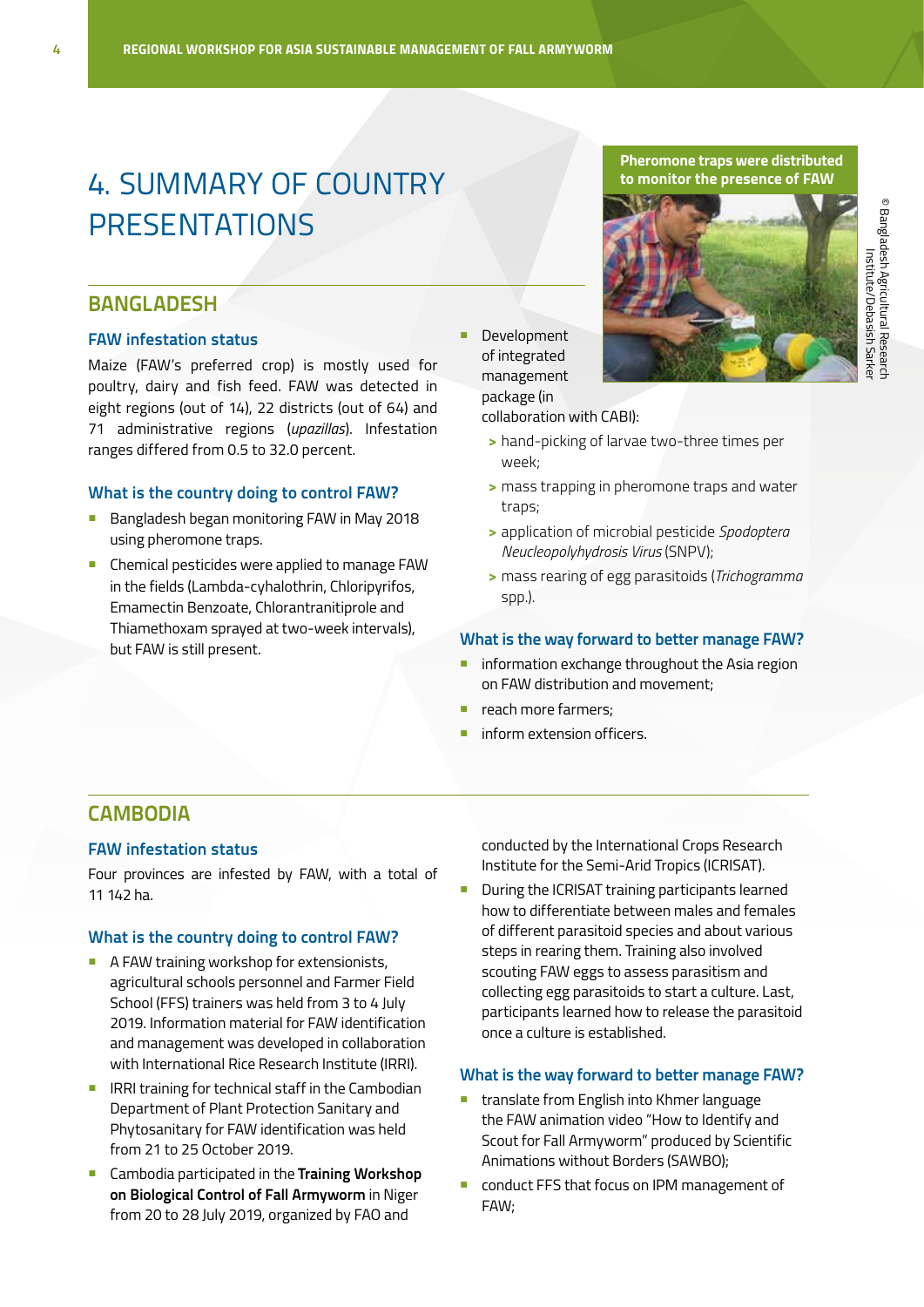- place more traps and lures to estimate the population of FAW;
- implement FAW Monitoring and Early Warning System (FAMEWS);
- **E** survey and monitor FAW parasitoids such as

#### **CHINA**

#### **FAW infestation status**

|                | <b>Occurrence area of different crops</b> |                            | <b>China migration</b>                                                                                                    |
|----------------|-------------------------------------------|----------------------------|---------------------------------------------------------------------------------------------------------------------------|
| 作物 Crops       | 发生面积(公顷)<br>Occurrence<br>area/ha         | 占比 (%)<br>Percentage/<br>% | 2019年中国草地贪夜蛾迁飞扩散进利<br>store.<br>Migration and invasion route of fall armyworm in Ch<br><b>COLOR</b><br>$9 - 11F$<br>Sep-N |
| 玉米 Corn        | 1104347.00                                | 98.61                      | 7-8月:到达华北、西北南部<br>and Ti<br>1950, 962<br>Jul-Aug: Arrived in southern parts                                               |
| 甘蔗 Sugarcane   | 12238.13                                  | 1.09                       | of North and Northwest China                                                                                              |
| 高粱 Sorghum     | 2745.77                                   | 0.25                       |                                                                                                                           |
| 小麦 Wheat       | 333.53                                    | 0.03                       | 4月:在西南、华南中部以南地区查见                                                                                                         |
| 薏苡 Job's tears | 135.00                                    | 0.01                       | Apr: Arrived in middle parts of<br>Southwest and South China                                                              |
| 莪术 Zedoary     | 69.07                                     | 0.01                       |                                                                                                                           |
| 香蕉 Banana      | 30.67                                     | 0.00                       | * 歯切目 敏                                                                                                                   |
| 花生 Peanut      | 20.33                                     | 0.00                       |                                                                                                                           |
| 马铃薯 Potato     | 5.33                                      | 0.00                       |                                                                                                                           |
| 油菜 Rape        | 3.33                                      | 0.00                       | 1月:入侵云南<br>om na<br>lan: Invaded into<br>Feb-Mar: Arrived in southe                                                       |
| 合计 Sum         | 111992.17                                 | 100.00                     | にないないり<br>Yunnan<br>of Southwest and South Ch<br><b>CITATIO</b>                                                           |

#### **What is the country doing to control FAW?**

In May and June 2019, two national video conferences for controlling Fall Armyworm were held to assign responsibilities from central administration to provincial, municipal, county and village governments. Following support was provided to farmers:

- policy support;
- **n** monitoring networks set up (pheromone, light and radar traps) with trainings;
- **IFM** training (including printing and distribution of 15 500 000 technical posters);
- emergent control;
- **P** research support;
- **financial support;**
- public advocacy;
- **n**edia reporting;
- **published list of recommended pesticides.**

#### **What is the way forward to better manage FAW?**

- **n** monitoring and prevention;
- **F** further strengthening farmers' capacities;
- close collaboration with other Asian countries (e.g. sharing monitoring and management experiences).

ina in 2019

m parts

:北京、天津查见成虫 ov: Arrived in Beijir<br>anjin (adults only )

> -6月: 跨过长江, 副达黄河连续 to Changiia to Yellow Rive

#### *Trichogramma* sp., *Telenomus* sp., *Cotesia* sp.;

**E** Cambodia's NNPO will create an animation video to use for FAW awareness; video will be translated into Khmer language and posted on TV and on social media for educational purposes.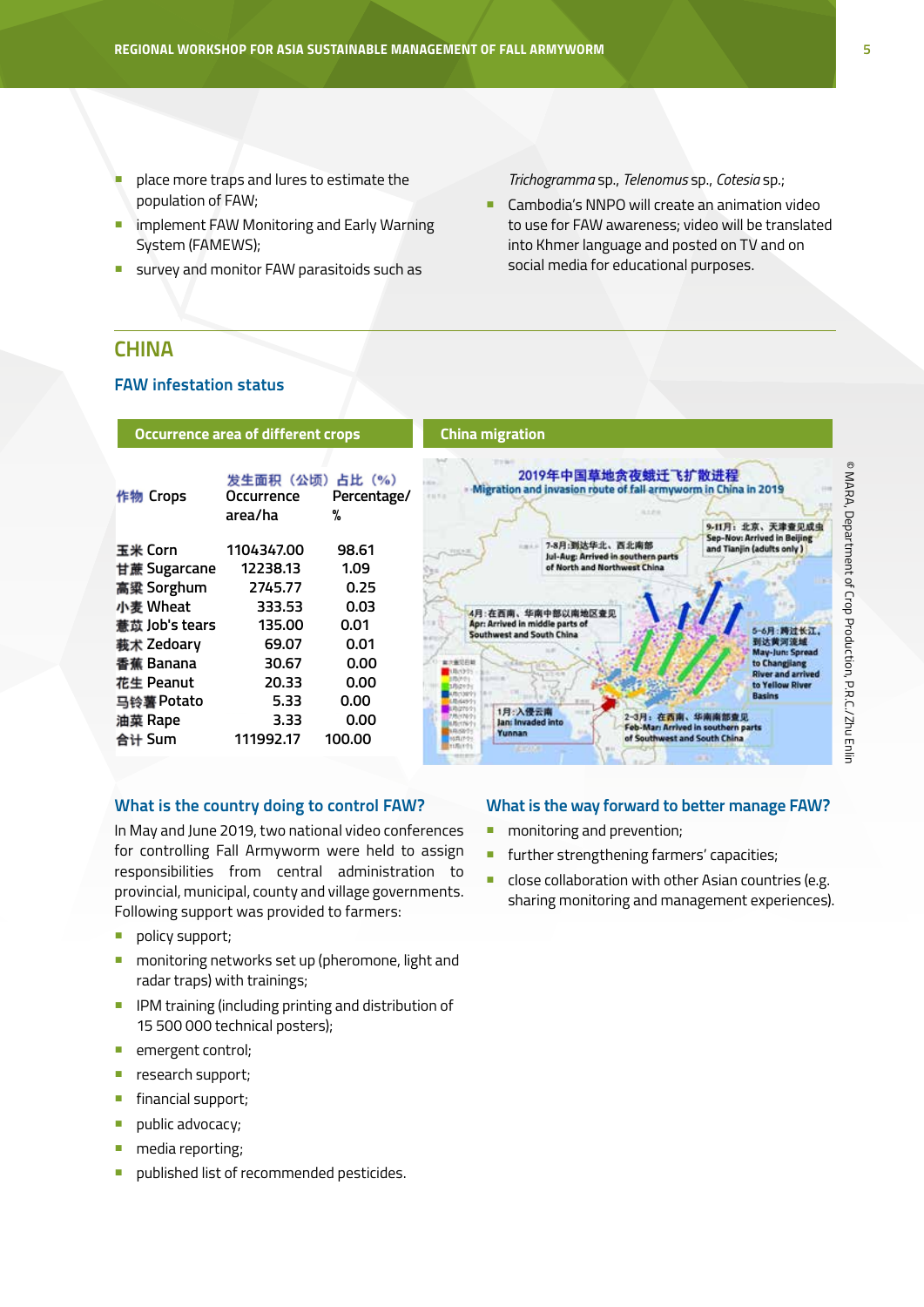#### **INDONESIA**

#### **FAW infestation status**

 FAW in Indonesia has spread widely to 25 out of 34 provinces and across 9 954 hectares. As maize is the second-most important staple food of Indonesia and mostly produced by smallholder farmers, FAW poses a serious threat to food security and the livelihoods of millions of people.



#### **What is the country doing to control FAW?**

Farmers and extension workers are actively involved in massive efforts to control FAW, and the control measures have effectively reduced FAW infestation in the field and yield losses. The measures taken are:

- **FAW** workshop in Lampung, 31 July  $-$  2 August 2019;
- **training on FAW Biological Control, 19 21** September 2019;
- FAW workshop in Yogyakarta, 19 20 September 2019;
- set up of national FAW task force consisting of government officials, universities, stakeholders
- daily online updates;
- capacity development for extension workers, laboratory staff, local government officers, and farmers.

#### Control measures:

- **n** mechanical and physical control (use of lime and ash);
- biological control (*Metarhizium* and *Beauveria Bassiana*);
- botanical pesticides (*Aegle marmelos*);
- chemical control.

- conduct more research on biological control based on IPM;
- conduct and evaluate pilot projects on FAW management;
- capacity building for extension officer;
- **FAW field monitoring;**
- FAW massive control by community;
- FAW IPM Field School.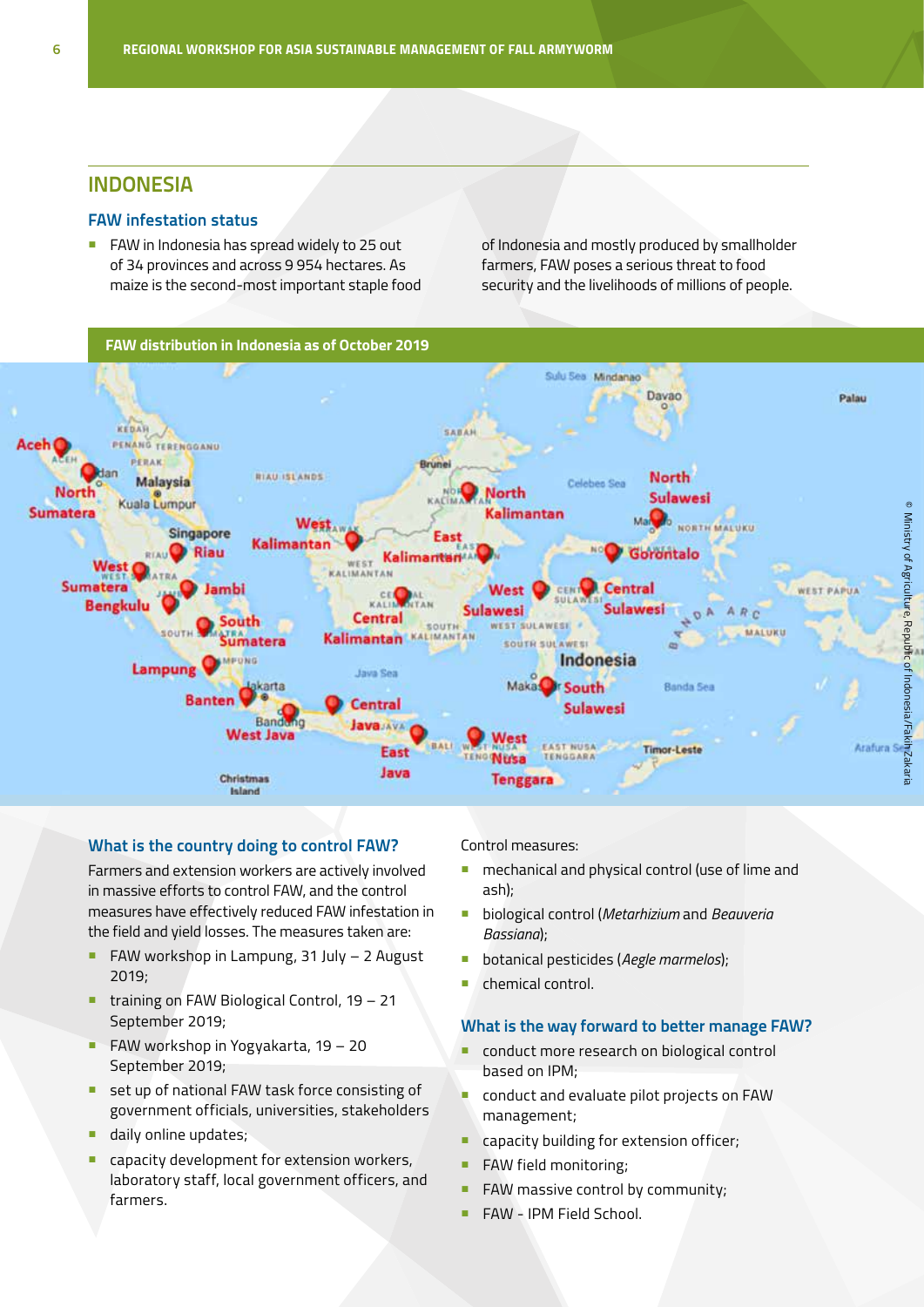#### **JAPAN**

#### **FAW infestation status**

FAW was first detected in fields in Kagoshima Prefecture, according to Japan's agriculture ministry. As of October 2019, the pest had spread to 20 prefectures. It was also found on sugarcane and sorghum.

#### **What is the country doing to control FAW?**

Japan's Ministry of Agriculture published a list of effective pesticides and launched subsidies to support their purchase and other costs.

#### **What is the way forward to better manage FAW?**

Information exchange with neighboring countries and monitoring and early warning systems are needed.



### **THE LAO PEOPLE'S DEMOCRATIC REPUBLIC**

#### **FAW infestation status**

Maize is the second main crop after rice, and is produced in only one cycle per year. As of July 2019, FAW had spread to 432 villages in 57 districts. FAW was found in all maize fields. In total 39 646 ha were damaged by FAW.

#### **What is the country doing to control FAW**

In the Lao People's Democratic Republic, FAW was mainly controlled using pesticides (Emamectin Benzoate). The country has no monitoring system in place and farmers do not know much about the pest.

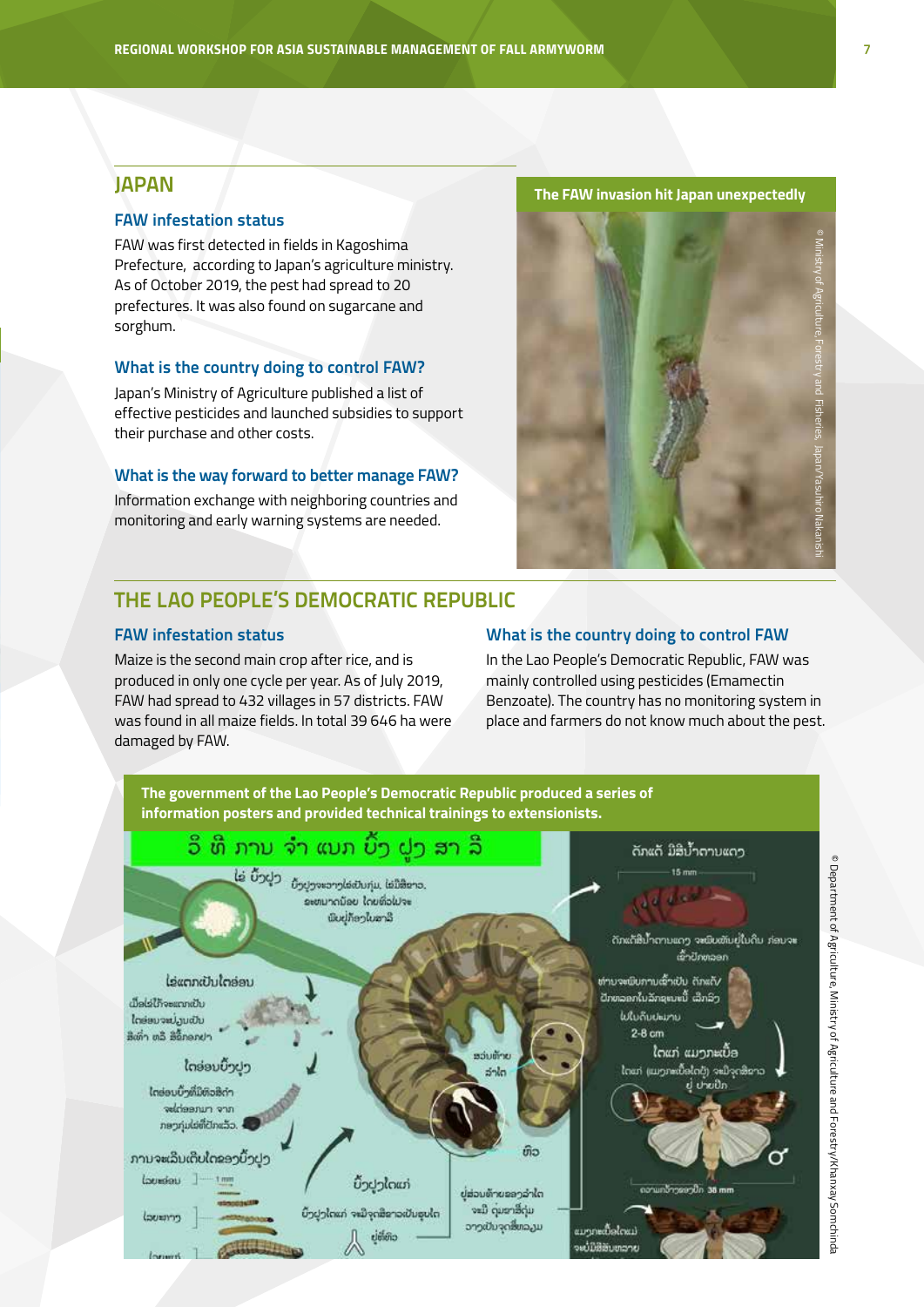#### **What is the way forward to better manage FAW?**

The Lao People's Democratic Republic has identified priorities and plans for the way forward:

- active surveillance/ monitoring;
- **a** apply new experience (use of biocontrol agents);
- technical training to farmers and FFS;
- provide biopesticides;
- set up a monitoring and early warning System;
- needed: enhanced information exchange among neighboring countries and technical assistance.

#### **MYANMAR**

#### **FAW infestation status**



In Myanmar 56 700 ha of land are cultivated with maize. In October 2018, Myanmar was notified through the APPPC that FAW might reach the country, migrating from India. Since then, different staff from the State and regional Plant Protection Division (PPD) have been conducting surveys for FAW on various crops in their regions. FAW was confirmed in Myanmar

for the first time in late 2018 in maize fields in the Ayeyarwady region, where it destroyed the winter maize. It spread to nine states/regions within a short period of the same year and as of January 2019 it had invaded 16 200 ha.

#### **What is the country doing to control FAW?**

The Ministry of Agriculture, Livestock and Irrigation (MoALI) launched the website "Early warning for FAW incidence" (www.ppdmyanmar.org). In addition, it asked FAO Myanmar to provide emergency technical assistance to determine the level of infestation, map the extent of infestation in Myanmar and recommend management actions, including:

- pesticides application with drones;
- farmer education on control measures for FAW infestation (through FFS, social media, PPD websites, Facebook, radio, TV);
- distribution of posters on FAW lifecycle and control options (recommended: mechanical control, traps, chemical insecticides, organic pesticides such as neem, biological control, intercropping);
- **P** published list of recommended pesticides (both chemical and biological);
- provision of *Trichogramma* cards to farmers (3 220 in total).

#### **What is the way forward to better manage FAW?**

- **F** further outreach to farmers to help them prevent and manage infestations;
- **•** chemical pesticides used only a last resort;
- **F** further enhance monitoring and early warning system and greater cooperation with neighboring countries.

#### **THE REPUBLIC OF KOREA**

#### **FAW infestation status**

Some 15 472 ha are cultivated with maize in the Republic of Korea, providing for about 78 000 tons of maize for food and animal feed. FAW was found to be present in various locations in the Republic of Korea. Fortunately, the damaged plants were able to recover and total losses remained below one percent.

#### **What is the country doing to control FAW?**

Thanks to early detection and control measures taken, FAW did not cause damage to the maize fields. The migration occurred later than expected and FAW cannot overwinter in most regions of the Republic of Korea. However, it is anticipated that FAW will migrate into Korea to a greater extent, and earlier, and next time it may cause more severe damage to maize and other crops.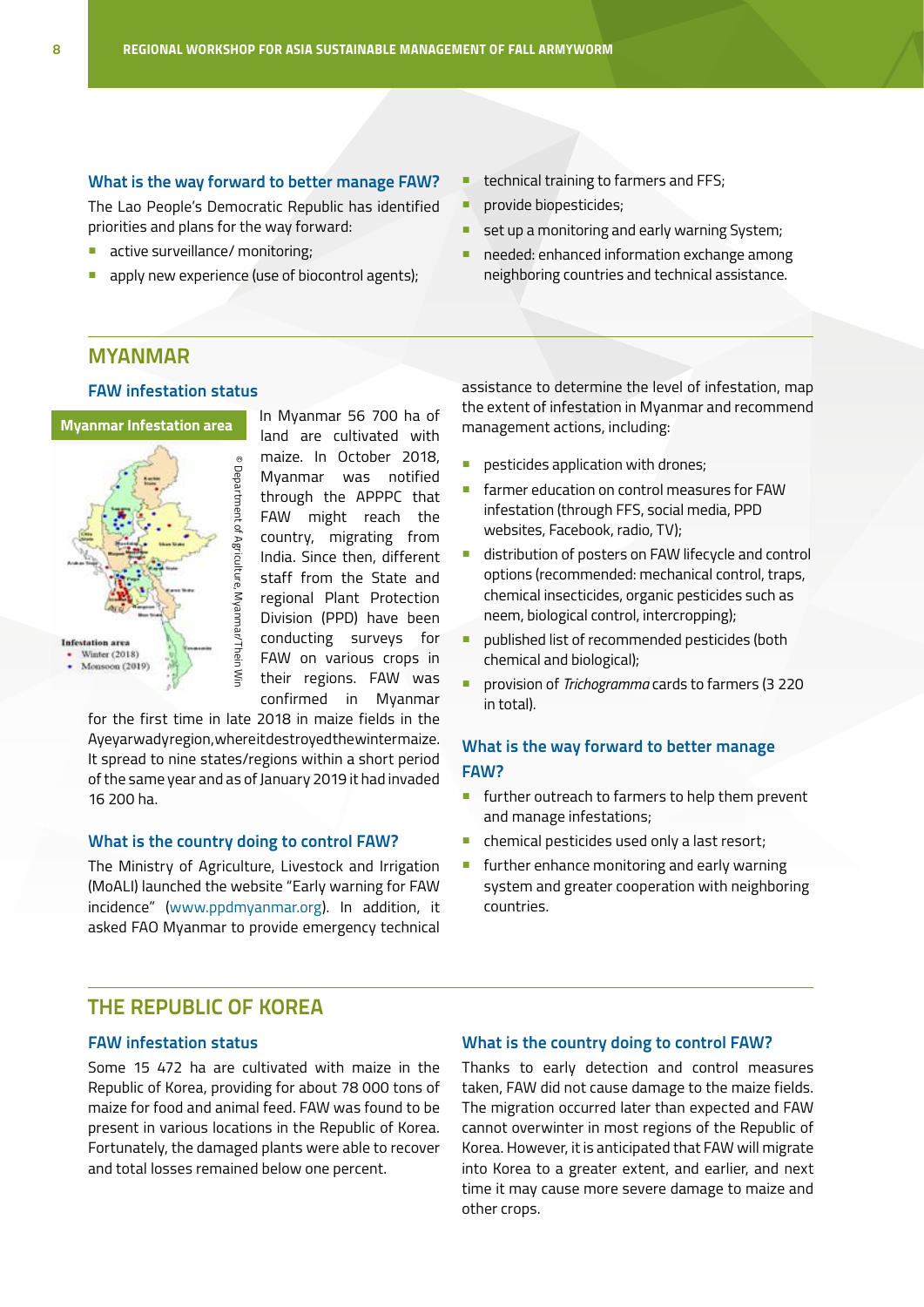#### **Challenges and questions:**

- how to detect effectively and early enough;
- when to start control measures and what the economic threshold of those measures is;
- maximum government intervention level for risk management (e.g. financial support for chemical spray);
- whether it is necessary to identify other useful preventive methods.

#### **What is the way forward to better manage FAW?**

- surveillance: more monitoring sites (maize fields), start earlier;
- FAW monitoring data sharing with China, similar to the ongoing cooperation project of migratory rice pest forecasting between China (NATESC) and Korea (RDA);
- annual meeting, Hainan, China, 28 October 1 November 2019;
- FAW IPM studies in Republic of Korea for identification, forecasting and control methods for next three years (2020 – 2022).

**Infestation of FAW in Thailand**

### **THAILAND**

#### **FAW infestation status**

Some 5.2 million tons of maize produced in Thailand are used for animal feed (chicken, layer, swine and fish). Around 500 000 tons are used for human consumption and export. As of February 2019, 50 provinces throughout the country with maizegrowing areas had been infested by FAW, five heavily.

Yield losses could reach 25–40 percent, causing an economic loss of USD 130–260 million.

#### **What is the country doing to control FAW?**

- various official meetings held;
- **FAW information distributed (brochures, posters,** press releases, telephone hotlines);
- research conducted on chemical control, biopesticides, biological control (such as natural enemies), cultural practices, seed treatment and pesticide application techniques.

#### **What is the way forward to better manage FAW?**

**train farmers on how to manage FAW in their** fields and how to overcome the coincidence of drought and FAW;

- implement monitoring and early warning systems;
- increase public awareness;
- **nake biopesticides** and biocontrol agents available;
- increase research on how best to manage FAW.

Priorities:

- encourage data- and knowledge-sharing across borders and regions;
- capacity building, awareness and education on local levels;
- FFS;
- international research collaboration for development of biopesticides;
- harmonize national registration processes for biopesticides and mild synthetic pesticides.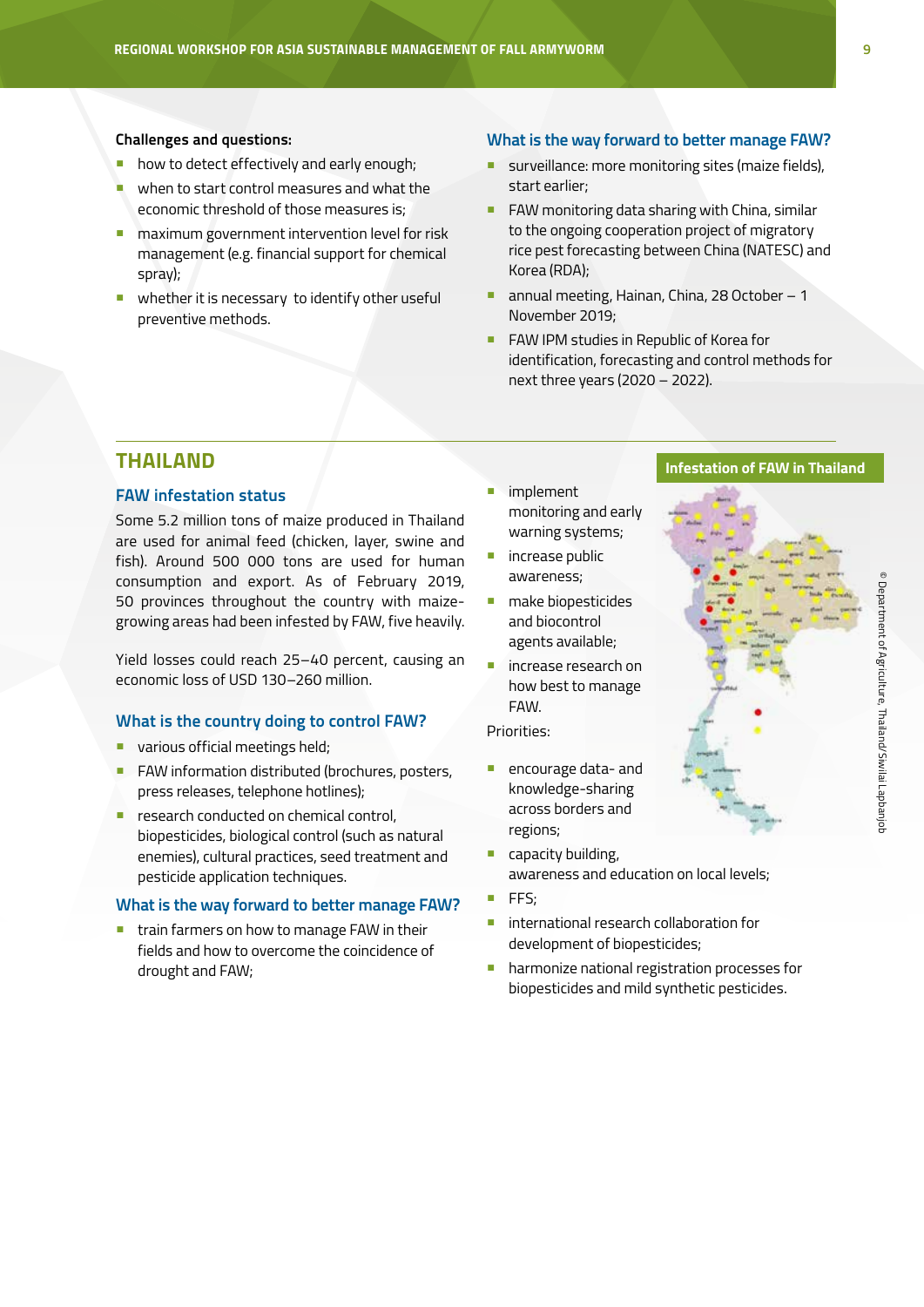### **SRI LANKA**

#### **FAW infestation status**

October 2018

#### **Spread of Fall Armyworm in Sri Lanka**

November 2018





Maize is the second-most important cereal crop for the country and is mostly cultivated in the rain season. The estimated loss caused by FAW is between five percent and ten percent.

#### **What is the country doing to control FAW?**

Since FAW arrived in Sri Lanka at the end of 2018, the Department of Agriculture has recommended that farmers:

- **a** avoid staggered planting/ late planting or offseason planting / planting new crop near infested fields;
- **handpick and destroy eggs and small caterpillars;**
- **establish pheromone traps;**
- use recommended fertilizers/avoid use of excessive amounts of nitrogen fertilizer;
- **a** apply sand or ash into the whorl;
- **a** apply neem seed kernel extract (300–500g/10 liters water);
- **P** remove and destroy plant residues immediately after harvesting;

December 2018





- **P** plough the soil after harvesting to destroy pupae;
- use hybrid maize with FAW resistance.

The Department has also conducted research on maize varieties and their susceptibility to FAW, pheromone traps, seed treatments, various production methods such as intercropping, and biocontrol agents.

- **n** implement continuous awareness programmes on FAW management;
- conduct IPM FFS;
- strengthen pest monitoring and surveillance;
- continue further research activities on FAW management (mass production and field release of natural enemies/economic threshold levels/resistant breeding/population dynamics/ pheromone trap technology studies/ biopesticides/ pesticide residue studies);
- strengthen coordination and collaboration.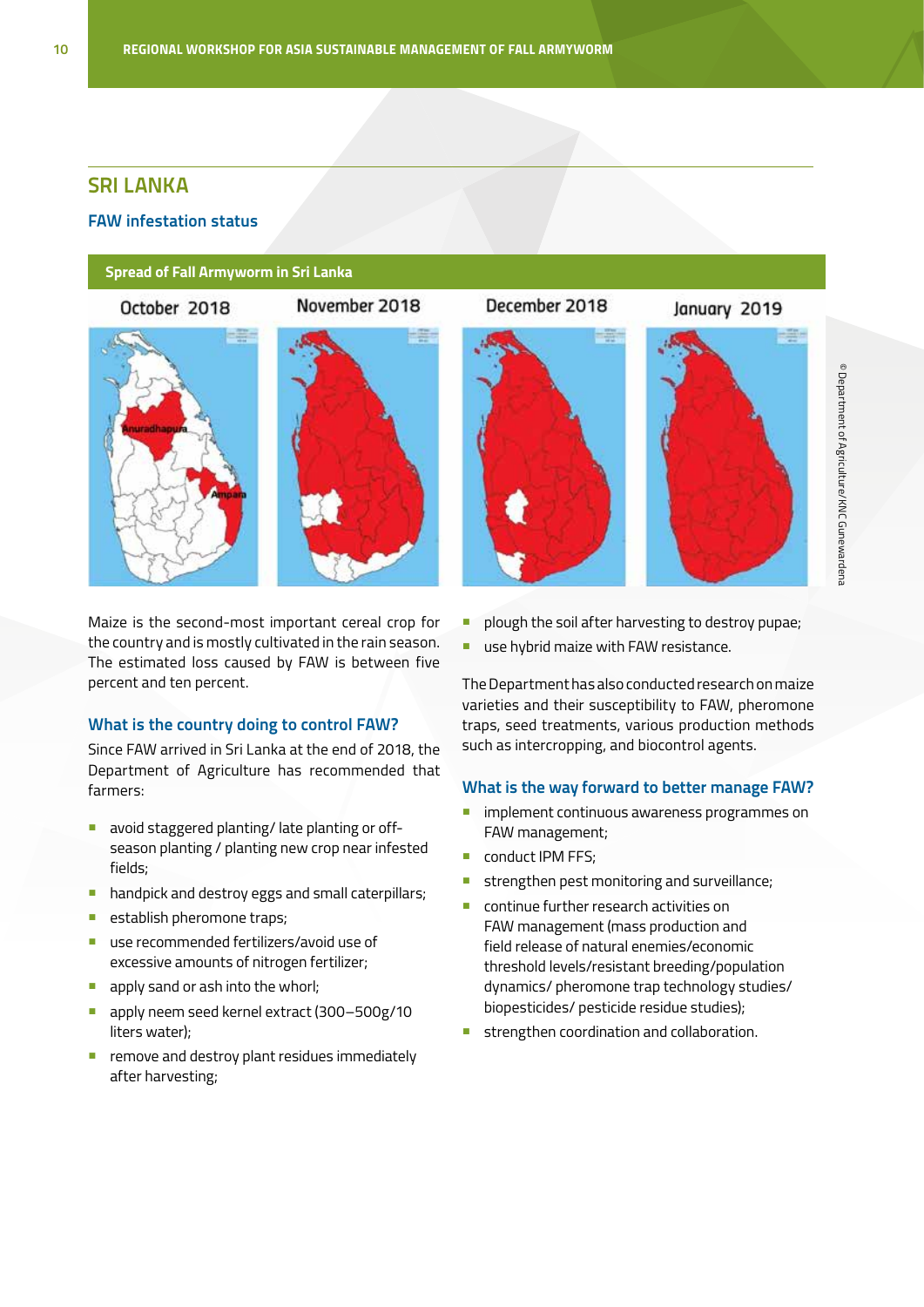### **VIET NAM**

#### **FAW infestation status**

Viet Nam produces maize on a total of 221 000 ha of land, three seasons per year. In total, it is estimated that 46 000 ha are infested with FAW.

#### **What is the country doing to control FAW?**

- **resistant and genetically modified varieties** planted;
- seed treatment;
- use of pheromone and sweet-sour bait traps;
- **application of natural enemies;**
- **P** pesticides when there are young FAW larvae.

- **strengthen monitoring and early warning systems;**
- $\blacksquare$  increase outreach to farmers and inform them about FAW;
- **F** research to identify effective and sustainable control measures;
- **strengthen international collaboration, sharing** knowledge and experiences/lessons learned.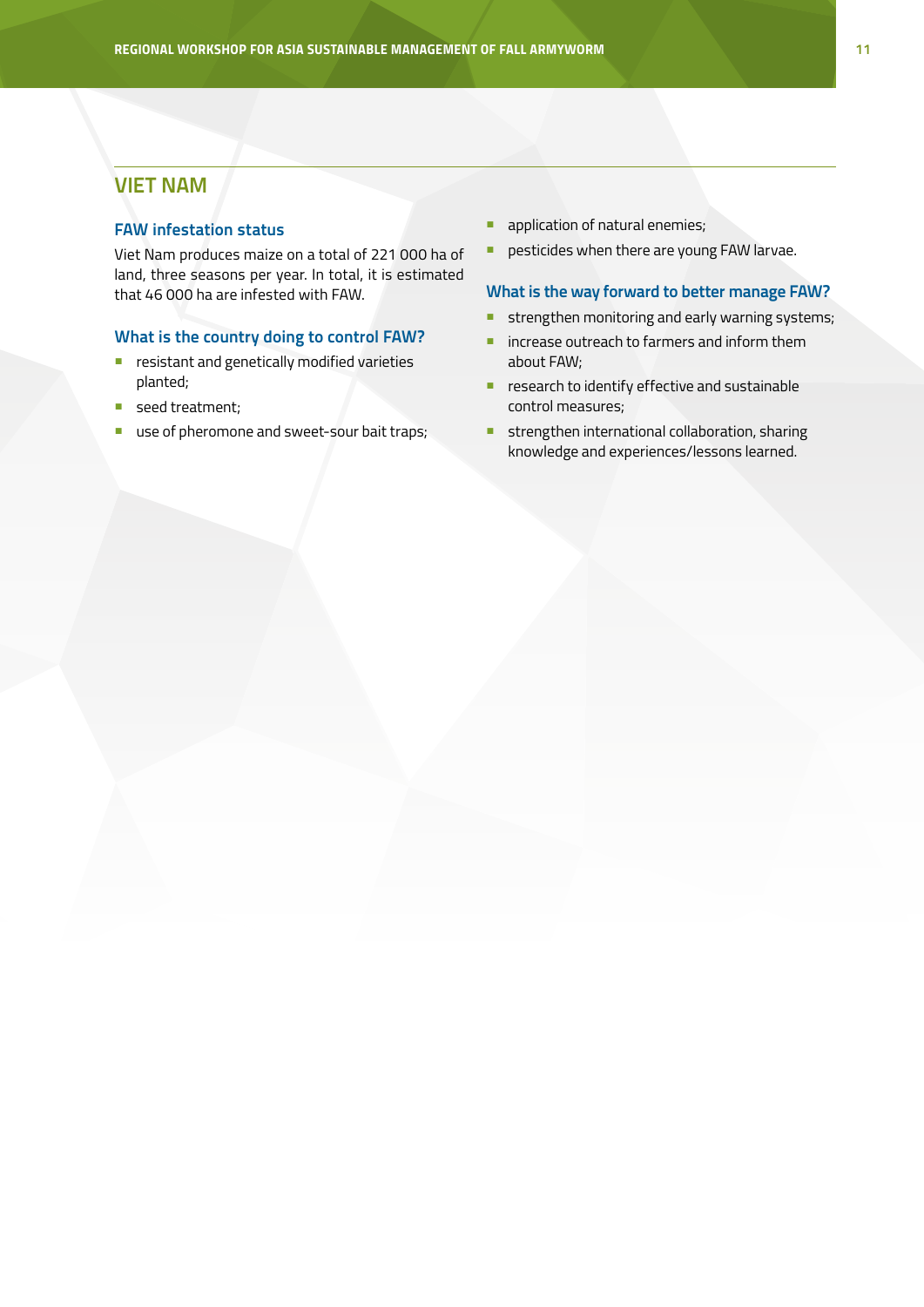## 5. FIELD TRIP

During a one-day field trip in Yunnan province, organized by MARA, many examples for FAW management using biological control approaches, including trapping and mating interruption, were showcased. During the last year, China has invested significantly in identifying new technologies for monitoring and sustainable management of FAW. These include, amongst others, the use of radar to monitor the spread of FAW, pheromone traps for mating disruption, breeding facilities for natural enemies, and biopesticides.

Technology and products demonstrated in the field visit included:

| <b>Monitoring and early warning tools</b>                                                                                                             | <b>Sustainable management approaches</b>                                                                                                                                                                                                                                                       |
|-------------------------------------------------------------------------------------------------------------------------------------------------------|------------------------------------------------------------------------------------------------------------------------------------------------------------------------------------------------------------------------------------------------------------------------------------------------|
| <b>FAMEWS</b><br>Pheromone trapping system<br>Pheromone based automatic monitoring<br>system<br>Radar and high altitude trapping monitoring<br>system | Pheromone lure<br>Mass trapping tools<br>High altitude trapping killing<br><b>FAW Kairomone attractants</b><br>Mating disruption<br>Natural enemies (Trichogramma spp.<br>Picromerus lewisi, and Arma chinensis)<br><b>Biopesticides</b><br>Drone application of pesticides and<br>dispensers. |
| .                                                                                                                                                     |                                                                                                                                                                                                                                                                                                |

The participants also visited a Chinese FFS in a nearby village to gain insights into how China supports its farmers with knowledge on FAW management practices.

**Farmer training courses are an important means to show farmers what FAW is and how to manage it with sustainable actions in the field** 

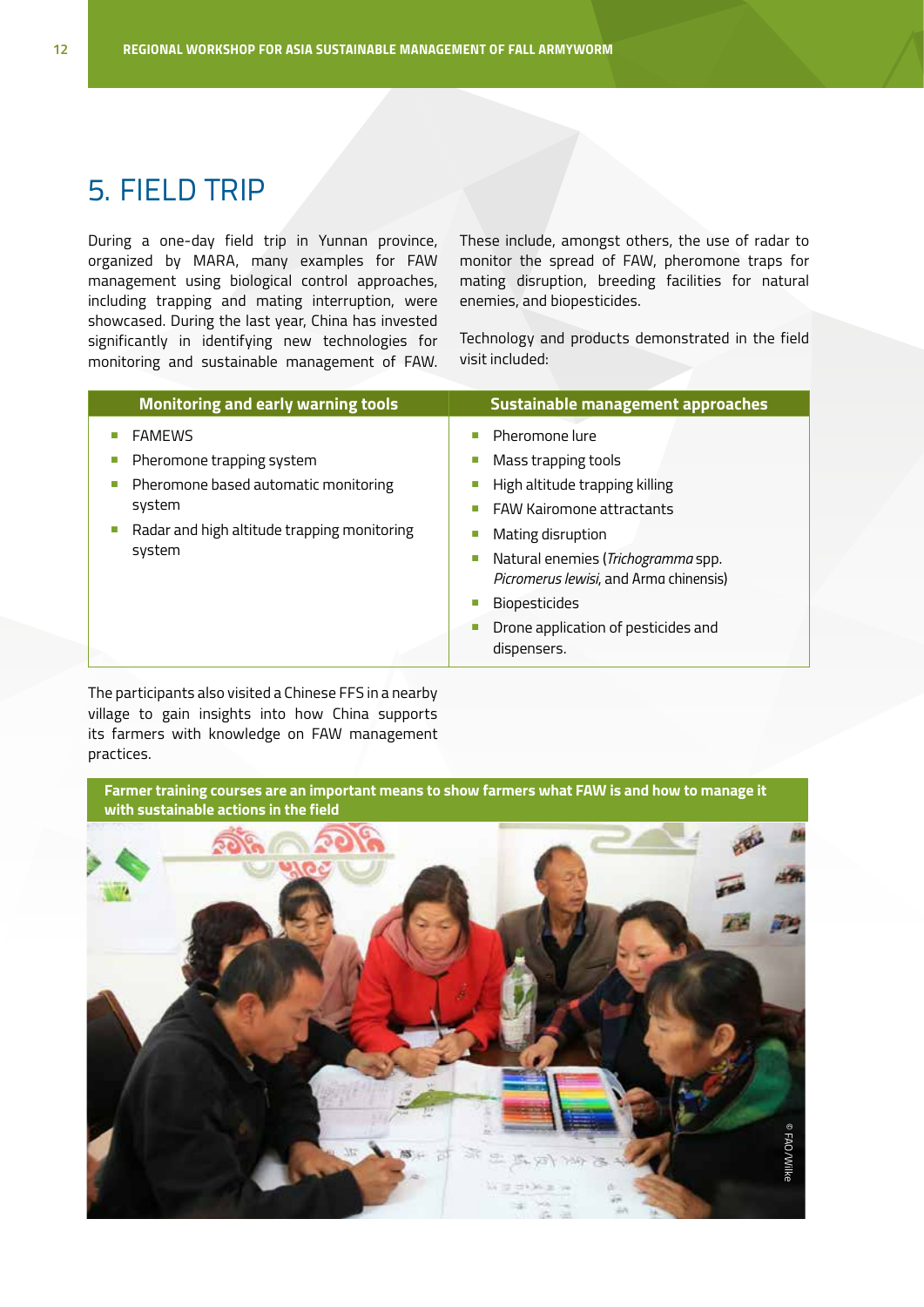# 6. DISCUSSIONS

The participants had active discussions and identified key challenges and priorities for sustainable FAW management in the region.

#### **Gaps and challenges:**

- **1.** Necessary technical knowledge on FAW, including overwintering, conditions for outbreak, migration frequency and route, is weak.
- **2.** Capacity and expertise is limited, and there is a lack of laboratories that can identify and diagnose FAW.
- **3.** Capacity of monitoring and early warning is weak and there is a lack of relevant equipment and complete national monitoring systems.
- **4.** Appropriate biologically-based solutions are lacking.
- **5.** Reliance on chemical pesticides for FAW management, posing risks to human health and the environment. Most pesticides have not been tested and are not registered. Risk of development of pesticide resistances.
- **6.** There is a lack of information sharing and exchange of technology and products on monitoring and management.
- **7.** Unified methods and tools for calculating yield losses are lacking.
- **8.** There is a lack of awareness, education and training on farmers (including IPM and local solutions), especially where the FAW infestation and crop damages are still light.
- **9.** Government support in some countries should be enhanced.
- **10.**Funds are insufficient.
- **11.** Collaboration and coordination are weak.

#### **Priorities:**

- **1.** Strengthen research on FAW biology, migration and detecting methods;
- **2.** Enhance capacity of early detection and early warning, and share data and information;
- **3.** Develop, test and demonstrate biological IPM practices and exchange technology and products, in particular natural enemies and biopesticides;
- **4.** Provide education and training to farmers and raise awareness;
- **5.** Enhance regional cooperation on monitoring and early warning, including joint monitoring, in particular among neighbouring countries;
- **6.** Test and register pesticides, and provide guidance on proper use of pesticides in particular chemicals to reduce risks of resistance and impacts to human health and the environment;
- **7.** Develop short-term and long-term regional strategy for FAW management and enhance global and regional coordination and cooperation;
- **8.** Strengthen policy and financial support, in particular establishing a sustainable global financial mechanism.
- **9.**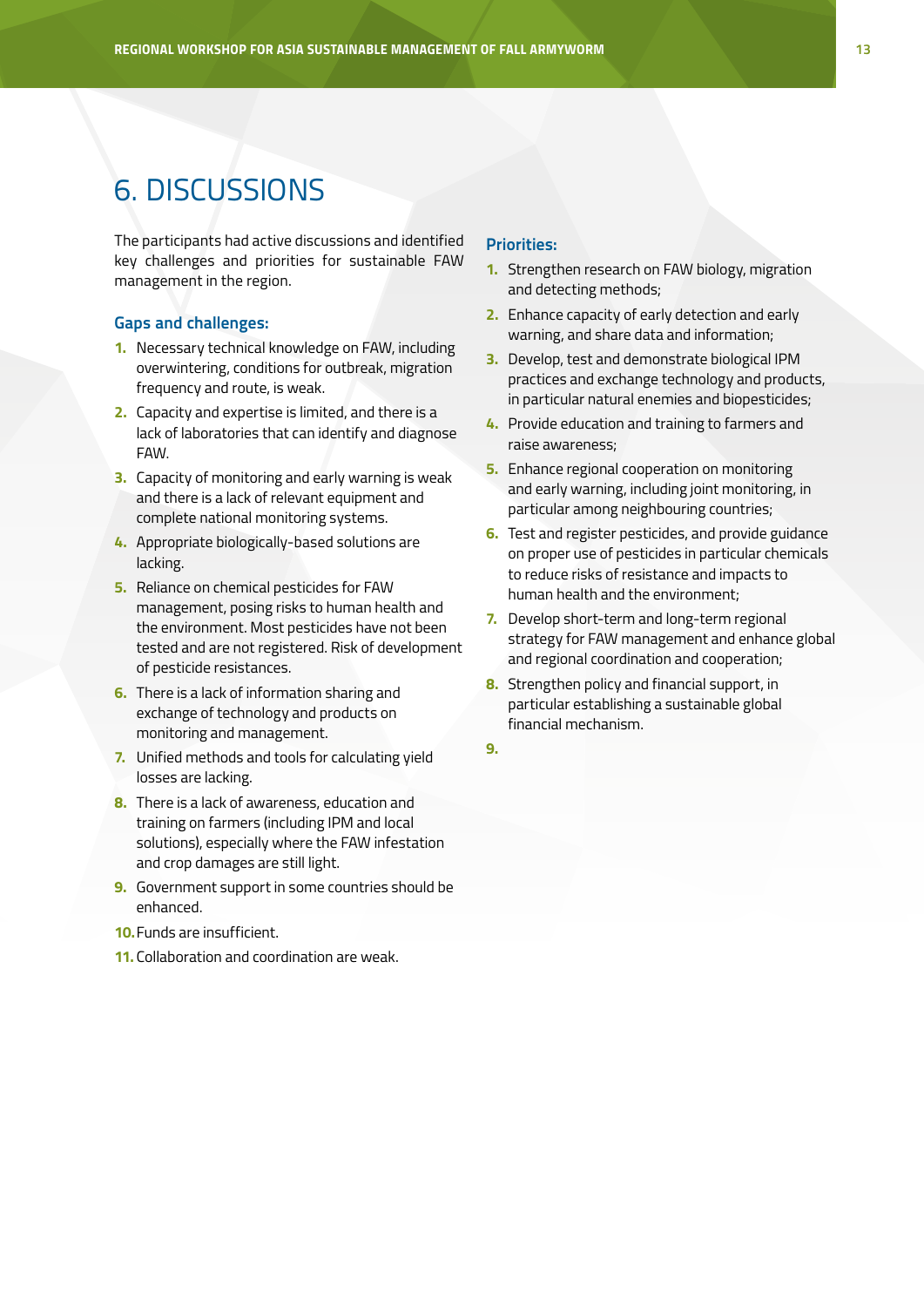## 7. FOLLOW-UP ACTIONS

- **FAO** should modify FAMEWS and translate it into local languages, enabling its use in Asian countries.
- National governments should develop national FAW programmes to strengthen policy and financial support for FAW control.
- **Participating countries should strengthen research** on FAW biology and management and share results.
- **Participating countries should enhance their** capacity of monitoring and early warning and conduct joint monitoring and information sharing through the established working group with the support of FAO. China provides monitoring equipment and products for testing and

adaptation to requesting countries to strengthen their capacities.

- **Participating countries should develop biologically**based IPM for sustainable management of FAW and share innovative technology and methods in the region.
- **Testing, selection and registration of low risk** pesticides for FAW control should be undertaken by countries to reduce the risks of pesticides to human health and the environment and of developing resistance. FAO and countries should mobilize resources to support implementation of the global and regional FAW programmes.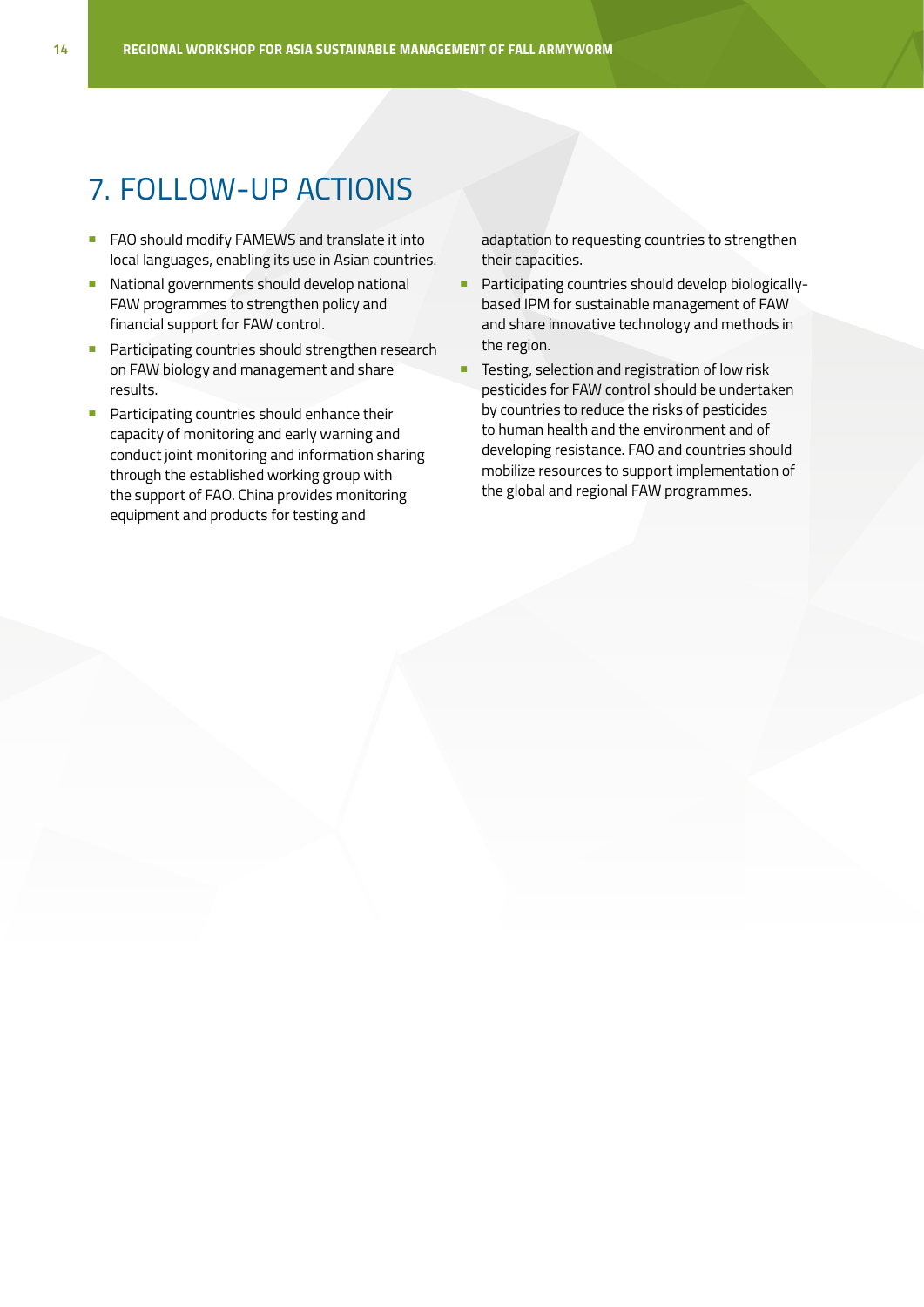# ANNEX I – FULL PROGRAMME

#### **Day 1. November 11, Monday**

Arrival of participants and registration

|                 | Day 2. November 12, Tuesday                                                                                    |                                                   |  |
|-----------------|----------------------------------------------------------------------------------------------------------------|---------------------------------------------------|--|
| $9.00 - 9.40$   | Opening and Welcome<br>Chaired by Ma Hongtao, MARA                                                             |                                                   |  |
| $9.00 - 9.10$   | 1. Opening address given by Xie Hui, Director, Yunnan Agriculture and Rural Areas Department                   |                                                   |  |
| $9.10 - 9.20$   | 2. Special address given by Hans Dreyer, Director Plant Production and Protection Division, FAO                |                                                   |  |
| $9.20 - 9.30$   | 3. Opening address given by Pan Wenbo, Director, Department of Crop Production, MARA, China                    |                                                   |  |
| $9.30 - 10.00$  | Group photo and tea break                                                                                      |                                                   |  |
| $10.00 - 11.50$ | Keynote speeches:                                                                                              | Chaired by Wei Qiwen, NATESC                      |  |
| $10.10 - 10.40$ | 1. Global views on sustainable management of FAW                                                               | Baogen Gu, FAO                                    |  |
| $10.40 - 11.10$ | 2. FAW monitoring and IPM in China                                                                             | Wu Kongmin, Academician of<br>Chinese Engineering |  |
| 11.10-11.40     | 3. FAW Monitoring and Early Warning System (FAMEWS)<br>Keith Cressman, FAO                                     |                                                   |  |
| $11.40 - 12.00$ | Questions and discussion                                                                                       |                                                   |  |
| 12.00-13.00     | Lunch                                                                                                          |                                                   |  |
| $14.00 - 18.00$ | Country presentations on current situation, results of first<br>year, and priorities. (10 Minutes per country) | Chaired by Keith Cressman, FAO                    |  |
| 14.00-15.50     | Bangladesh, Cambodia, China, India, Indonesia, Japan, Laos                                                     |                                                   |  |
| 15.50 - 16.20   | Tea break                                                                                                      |                                                   |  |
| 16.20 - 18.00   | Myanmar, Pakistan, The Republic of South Korea, Sri Lanka, Thailand, Viet Nam                                  |                                                   |  |
| 18.30           | Welcome dinner                                                                                                 |                                                   |  |

### **Day 3. November 13, Wednesday**

Field Visit & Discuss on Collaboration 08.00–12.00 Field visit National Agricultural Technology Extension and Service Centre (NATESC), MARA & Yunnan province Site 1: FAW Monitoring and Control Station Site 2: Demonstration of IPM and Farmer Field Schools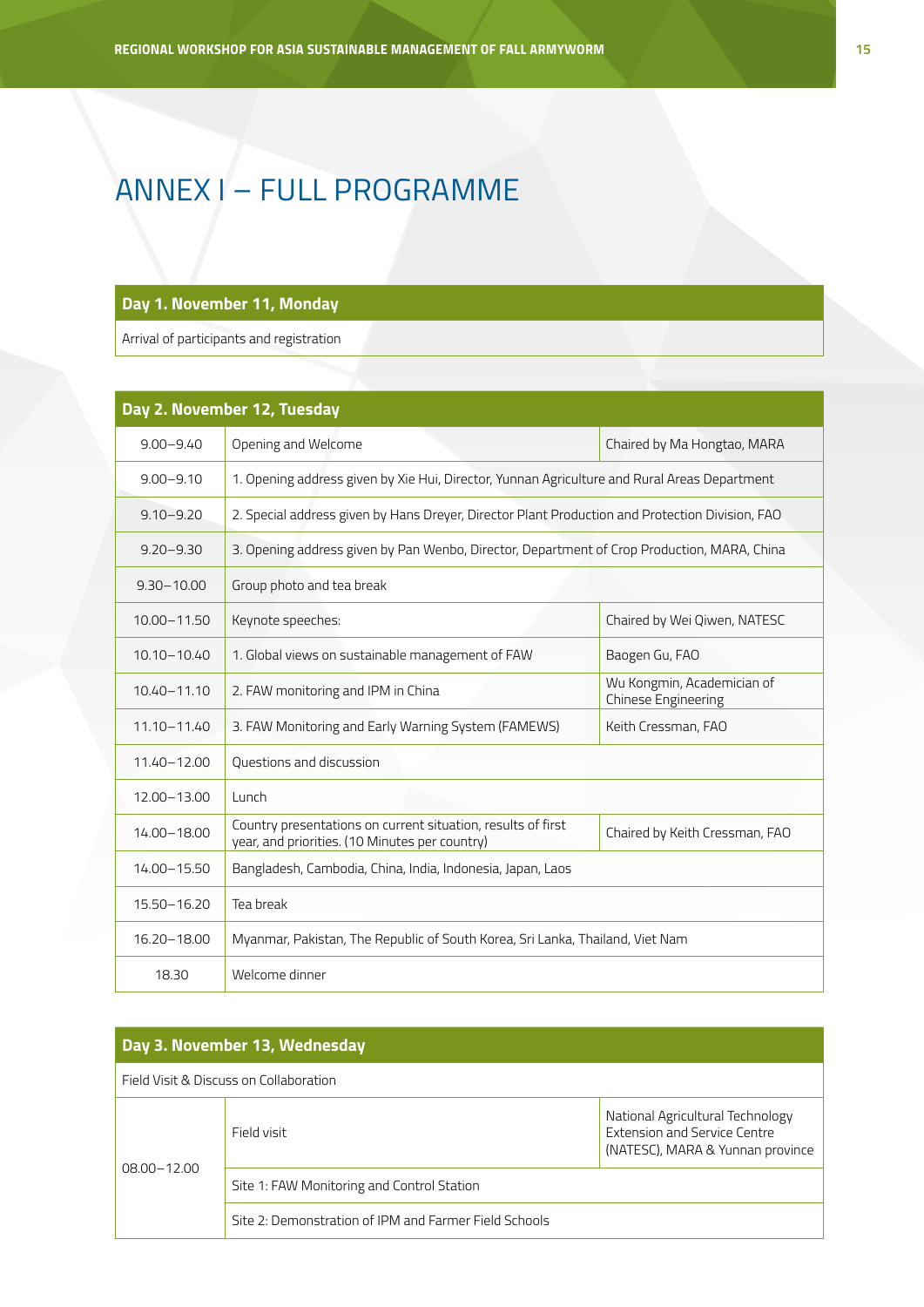| 12.00-13.00                                                                                                                                                                                                                                       | Lunch                                                                         |                           |  |
|---------------------------------------------------------------------------------------------------------------------------------------------------------------------------------------------------------------------------------------------------|-------------------------------------------------------------------------------|---------------------------|--|
| 14.00-17.30                                                                                                                                                                                                                                       | Panel discussion on Challenges and future priorities                          | Chaired by Baogen Gu, FAO |  |
|                                                                                                                                                                                                                                                   | 1. Challenges and priorities for sustainable management of FAW in the region. |                           |  |
| 2. Joint actions and collaborations on Monitoring and Early Warning, including FAMEWS, and possible<br>mechanisms of joint monitoring, information sharing, technology exchange, coordinated prevention<br>of FAW spread ---- China's initiative. |                                                                               |                           |  |
| 18.00                                                                                                                                                                                                                                             | Dinner                                                                        |                           |  |

| Day 4. November 14, Thursday  |                                                                                                                                                                                         | <b>Chaired by FAO</b> |  |
|-------------------------------|-----------------------------------------------------------------------------------------------------------------------------------------------------------------------------------------|-----------------------|--|
| $8.30 - 10.00$                | Discussion: Strengthen regional collaboration on FAW sustainable management.                                                                                                            |                       |  |
|                               | 1. Strengthen the regional coordinated actions and collaboration including information sharing,<br>training workshops on monitoring and early warning, annual regional meeting/workshop |                       |  |
|                               | 2. Set a working group on FAW management under APPPO (Asia Pacific Plant Protection Committee).                                                                                         |                       |  |
| 10.00 - 10.20                 | Coffee break                                                                                                                                                                            |                       |  |
| $10.20 - 12.30$               | 3. Revising and getting agreement on action plans on information sharing and regional coordinated<br>activities on FAW management.                                                      |                       |  |
|                               | 4. Funding mechanism for FAW programme - exploring the possibility to establish a Multi-Partner<br>Trust Fund for global FAW management (presented by Liu ZhongWei, FAO).               |                       |  |
| 12.30-13.00                   | Closing session<br>Chaired by Wei Qiwen, NATESC                                                                                                                                         |                       |  |
| 12.30-12.45                   | 1. Closing remarks by FAO                                                                                                                                                               |                       |  |
| 12.45 - 13.00                 | 2. Closing remarks by China MARA                                                                                                                                                        |                       |  |
| 13.00-14.00                   | Lunch                                                                                                                                                                                   |                       |  |
| Day 5: November 15, Friday    |                                                                                                                                                                                         |                       |  |
| Departure of the participants |                                                                                                                                                                                         |                       |  |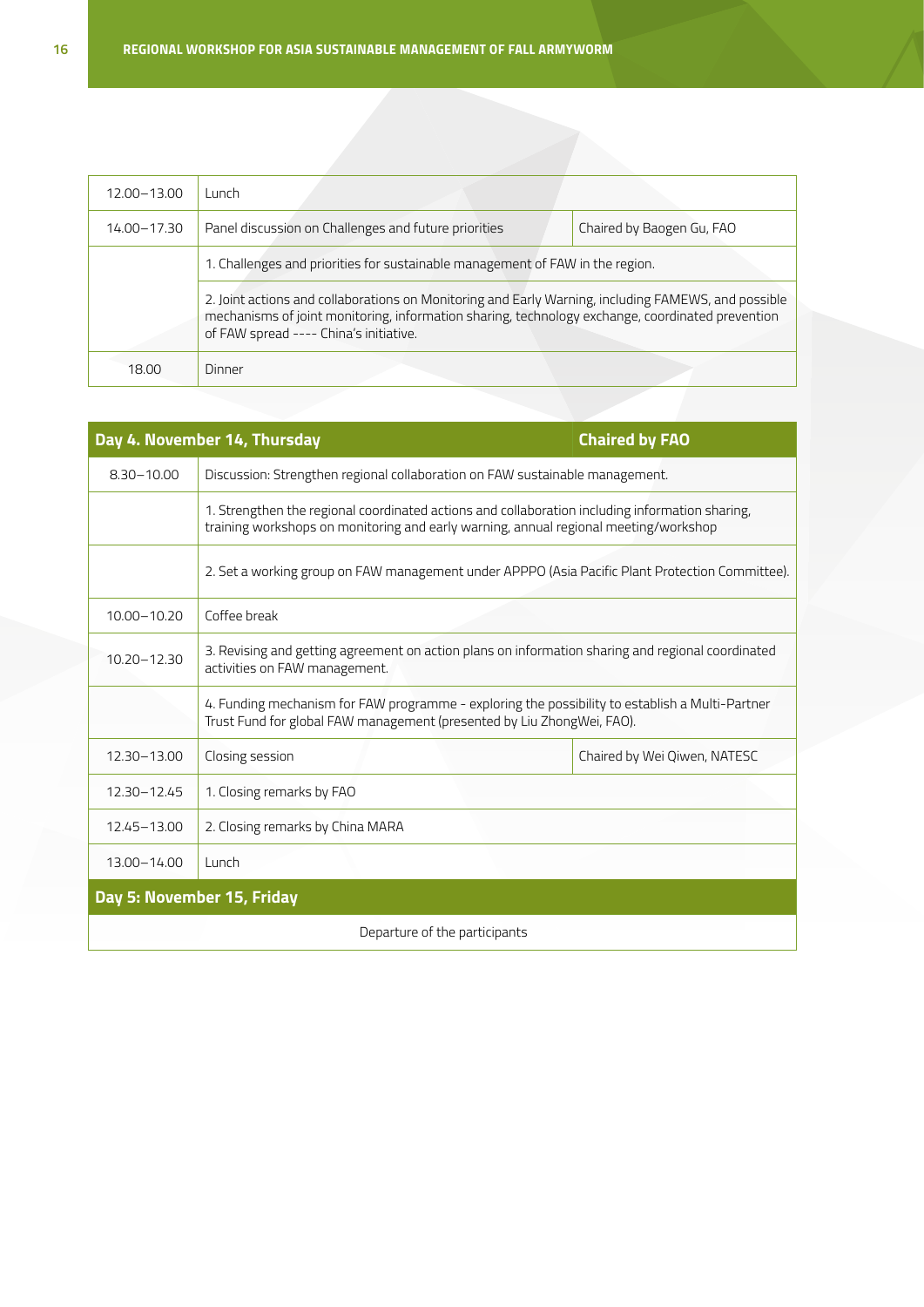# ANNEX 2: LIST OF PARTICIPANTS

### **REGIONAL WORKSHOP ON FAW, CABO VERDE, 21-24 OCTOBER 2019**

| <b>NAME</b>      | <b>LAST NAME</b> | <b>TITLE</b>                                            | <b>ORG</b>                                                                                                                                                    | <b>COUNTRY</b>    |
|------------------|------------------|---------------------------------------------------------|---------------------------------------------------------------------------------------------------------------------------------------------------------------|-------------------|
| Debasish         | Sarker           | Chief Scientific Officer and Head                       | Entomology Division, Bangladesh Agricultural<br>Research Institute                                                                                            | BANGLADESH        |
| Maksuma          | Akter Banu       | Deputy Secretary                                        | Ministry of Agriculture                                                                                                                                       | BANGLADESH        |
| Begum            | Morsheda Akter   | Deputy Secretary                                        | Ministry of Agriculture                                                                                                                                       | BANGLADESH        |
| Md. Enayet       | Hossain          |                                                         | Planning, Project Implementation and ICT Wing                                                                                                                 | BANGLADESH        |
|                  |                  | Deputy Director                                         | Department of Agricultural Extension, Dhaka                                                                                                                   |                   |
| Md Mostafizur    | Rahman Shah      | Senior Scientific Officer                               | Bangladesh Wheat and Maize Research Institute<br>Nashipur, Dinajpur                                                                                           | BANGLADESH        |
| <b>Oeurn</b>     | Samoul           | Vice Chief                                              | Plant Protection Technology Research and<br>Development and Pest Diagnostic Office,<br>Department of Plant Protection Sanitary and<br>Phytosanitary, GDA/MAFF | CAMBODIA          |
| Choem            | Channa           | <b>Technical Officer</b>                                | Plant Protection Office, Department of Plant<br>Protection Sanitary and Phytosanitary, GDA/<br><b>MAFF</b>                                                    | CAMBODIA          |
| Zhu              | Enlin            | Deputy Director General                                 | Department of Crop Production of MARA                                                                                                                         | CHINA             |
| Fakih            | Zakaria          | Directorate of Food Crop<br>Protection. DG of Food Crop | Ministry of Agriculture                                                                                                                                       | INDONESIA         |
| Dewi             | Sartiami         | Plant Protection Department                             | <b>IPB University</b>                                                                                                                                         | <b>INDONESIA</b>  |
| Ren              | Iwaizumi         | Chief, Entomology Section                               | Research division of Yokohama Plant Protection<br>Station, MAFF                                                                                               | <b>JAPAN</b>      |
| Yasuhiro         | Nakanishi        | Deputy Director                                         | Plant Protection Division,<br>Ministry of Agriculture, Forestry and Fisheries                                                                                 | <b>JAPAN</b>      |
| Jong-Ho          | Lee              | Deputy Director (Senior<br>Researcher/Entomologist]     | Disaster Management Division, Rural<br>Development Administration                                                                                             | REPUBLIC OF KOREA |
| Siriphonh        | Phithaksoun      | Director                                                | Plant Protection Center, Department of<br>Agriculture, MAF                                                                                                    | LAOS              |
| Khanxay          | Somchinda        | Deputy Director                                         | Plant Protection Center, Department of<br>Agriculture, MAF                                                                                                    | LAOS              |
| Yie Yie          | Myint            | Staff Officer                                           | Department of Agriculture, MoALI                                                                                                                              | <b>MYANMAR</b>    |
| Thein            | Win              | <b>Assistant Director</b>                               | Department of Agriculture, MoALI                                                                                                                              | <b>MYANMAR</b>    |
| KNC              | Gunewardena      | Principal Scientist [Entomology]                        | FCRDI, Mahailluppallama                                                                                                                                       | <b>SRI LANKA</b>  |
| R.S.C.W.M.A.B.M. | Wijayatunga      | Assistant Director of Agriculture<br>[Development]      | Extension & Training Centre, Peradeniya                                                                                                                       | SRI LANKA         |
| Pruetthichat     | Punyawattoe      | Senior Entomology Specialist                            | Plant Protection Research and Development<br>Office, Dept. of Agriculture, Ministry of Agriculture<br>and Cooperatives                                        | THAILAND          |
| Siwilai          | Lapbanjob        | Senior Agricultural Research<br>Specialist              | Field and Renewable Energy Crops Research<br>Institute, Dept. of Agriculture, Ministry of<br>Agriculture and Cooperatives                                     | THAILAND          |
| Bui Xuan         | Phong            | Director                                                | Plant Protection Division                                                                                                                                     | <b>VIET NAM</b>   |
| Nguyen Huy       | Khanh            | Vice Director                                           | North Central Region Plant Protection Centre                                                                                                                  | <b>VIET NAM</b>   |
| Keith            | Cressman         | Senior Agricultural Officer                             | Plant Production and Protection Division, FAO                                                                                                                 |                   |
| Hans             | Dreyer           | Director                                                | Plant Production and Protection Division, FAO                                                                                                                 |                   |
| Baogen           | Gu               | Senior Agricultural Officer                             | Plant Production and Protection Division, FAO                                                                                                                 |                   |
| Zhongwei         | Liu              | Senior Programme Officer                                | <b>Business Development and Resource</b><br>Mobilization Division, FAO                                                                                        |                   |
| Verena           | Wilke            | Programme Specialist                                    | Plant Production and Protection Division, FAO                                                                                                                 |                   |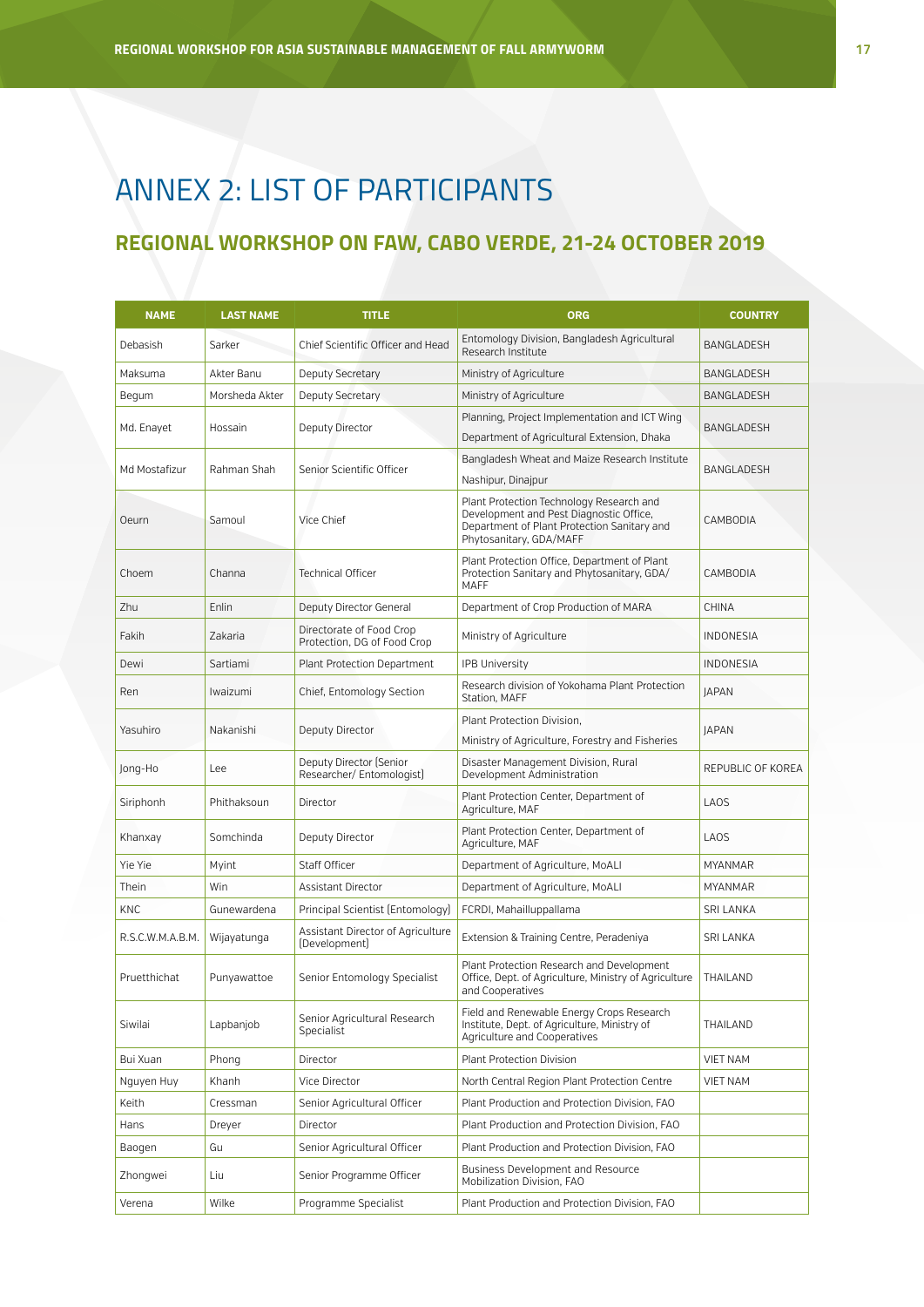# ANNEX 3: PROPOSAL ON VOLUNTARY JOINT ACTIONS ON SUSTAINABLE FAW MANAGEMENT IN ASIA.

Fall Armyworm (FAW) is a major transboundary agricultural insect pest that has become one of the most significant threats to food security and agricultural sustainability worldwide. After it first invaded South Asian countries in 2018, FAW quickly spread within the region and is now present in 15 countries – Yemen, India, Sri Lanka, Bangladesh, Myanmar, Thailand, Lao People's Democratic Republic, Viet Nam, Cambodia, China, Republic of Korea, Japan, Malaysia, Philippines and Indonesia. For the purpose of reducing infestations and potential losses caused by FAW in Asia, sustainable management of this new pest requires regional collaboration, including sharing of information and experiences, and carrying-out coordinated actions on monitoring and early warning. Therefore, the following joint actions on the sustainable management of FAW in Asia are proposed:

- **1. Monitoring Fall Armyworm.** All countries should strengthen cooperation on monitoring and control of FAW and carry out joint monitoring activities with neighboring countries. Every country should adopt and regularly use the Fall Armyworm Monitoring and Early Warning System (FAMEWS) by officially endorsing the system and training users. This will ensure a more efficient and standardized approach to data collection and monitoring of FAW infestations and their migration in all countries. It will facilitate data and information sharing amongst Asian countries to allow the provision of timely and accurate early warning. The FAMEWS app should be translated into local languages to encourage widespread usage. It should be used each time a field is scouted and a pheromone trap is checked for FAW. The FAMEWS data will be made available on the FAMEWS global platform and updated on a daily basis so that all countries will know the very latest FAW situation. The use and maintenance of the mobile app and the global platform will be free of charge without the need for annual licenses or monthly subscription charges. Alternatively, a country could chose to use its own national system and share its data on the FAMEWS global platform. The development of a standardized yield loss assessment tool is envisaged.
- **2. Establishing FAW information sharing mechanisms**. In addition to the regular use of FAMEWS, countries agree to share information on FAW, including infested crop varieties, incursion areas, distribution, actions taken, research results, and progress on controlling FAW through the FAMEWS global platform, the International Plant Protection Convention, and other information exchange mechanisms.
- **3.** Sharing FAW monitoring and management experiences. Countries agree to share experiences and lessons learnt on monitoring and sustainable management of FAW through annual workshops. The workshops could be hosted rotationally or voluntarily by relevant countries. Expert study-tours and activities on the exchanges of IPM technologies could be organized amongst the concerned countries as needed. Experts from more experienced countries could organize technical workshops in southern countries and share lessons learnt on responses to FAW. A South-North exchange could be established for scientists and students to learn from those countries that have had more success in sustainable FAW management. In addition, experiences and lessons learnt from the Americas and Africa could be shared through the South-South Cooperation mechanism.
- **4. Promoting sustainable FAW management in Asia.** In order to reduce the reliance on pesticide use and as pesticides are not economically viable for most smallholder farmers, countries agree to implement Integrated Pest Management (IPM) strategies for managing the FAW. The use of biological control options and the enhancement of natural enemies in the field should be emphasized to safeguard human health and the environment, and to avoid pesticide resistance. In order to reduce pesticides and their associated risks, a list of recommended pesticides (to be used only as a last resort) will be developed.
- **5. Strengthening policy and financial support.** Governments and all other stakeholders are encouraged to strengthen their policy and financial support for sustainable FAW management. In addition, FAO should explore all appropriate mechanisms to mobilize the necessary resources.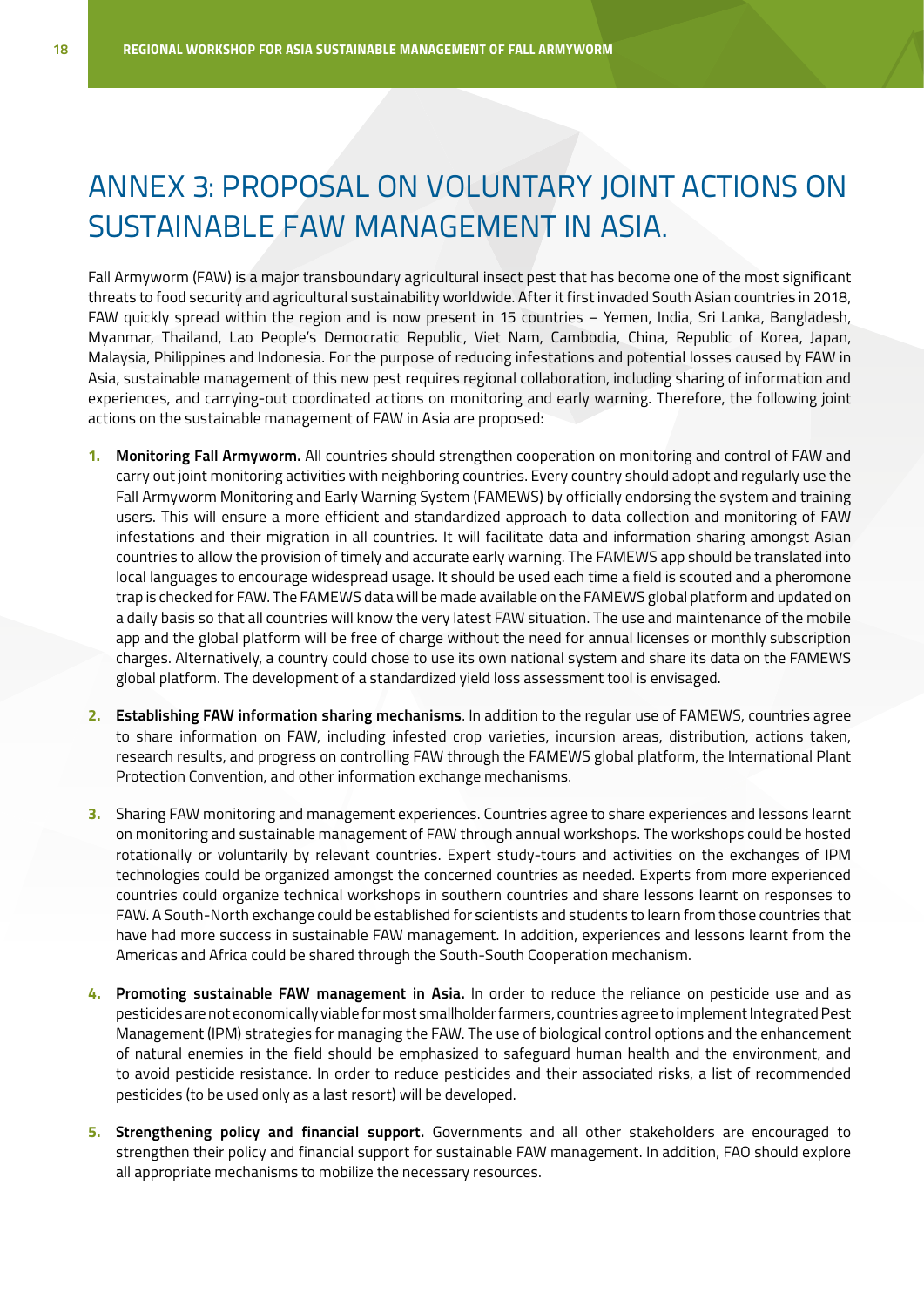All countries are committed to support farmers to implement the above-mentioned actions. Education and training of extensionists and farmers will be made a priority in all countries.

In order to ensure that the above-mentioned joint actions on the sustainable management of FAW in Asia are carried out smoothly, it is suggested that each country nominates one or two focal persons. These persons will be responsible for promoting the implementation of the joint actions. It is proposed to establish a working group under the APPPC, consisting of the national focal person(s).

Under the guidance of a rotating secretariat, a working group could be established, hosted by one country, starting with China.

#### **The proposal for joint actions was endorsed by:**

Bangladesh, Cambodia, China, Indonesia, Japan, Lao People's Democratic Republic, Myanmar, Republic of Korea, Sri Lanka, Thailand, and Viet Nam.

Kunming, 14 November 2019